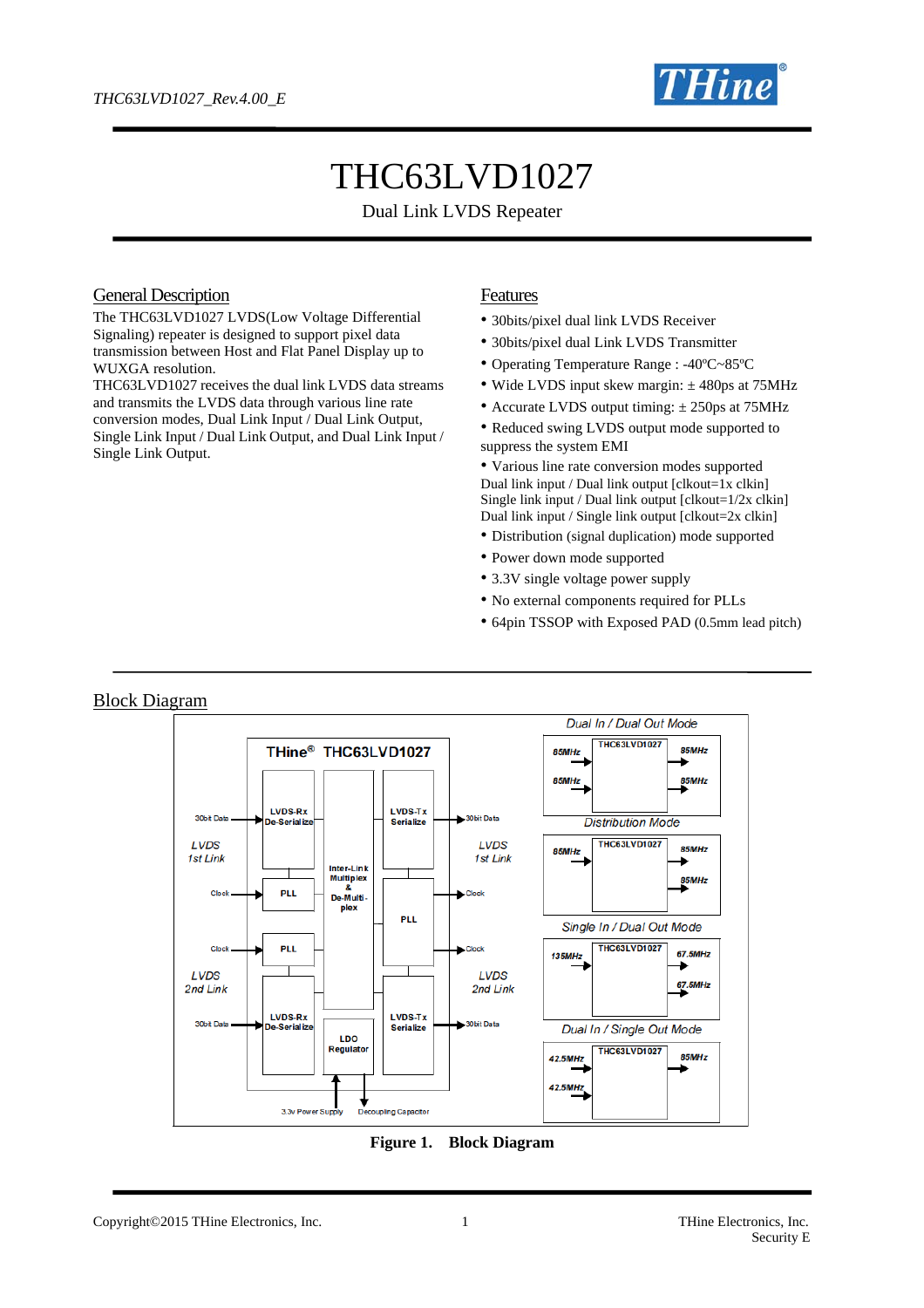

#### Pin Diagram



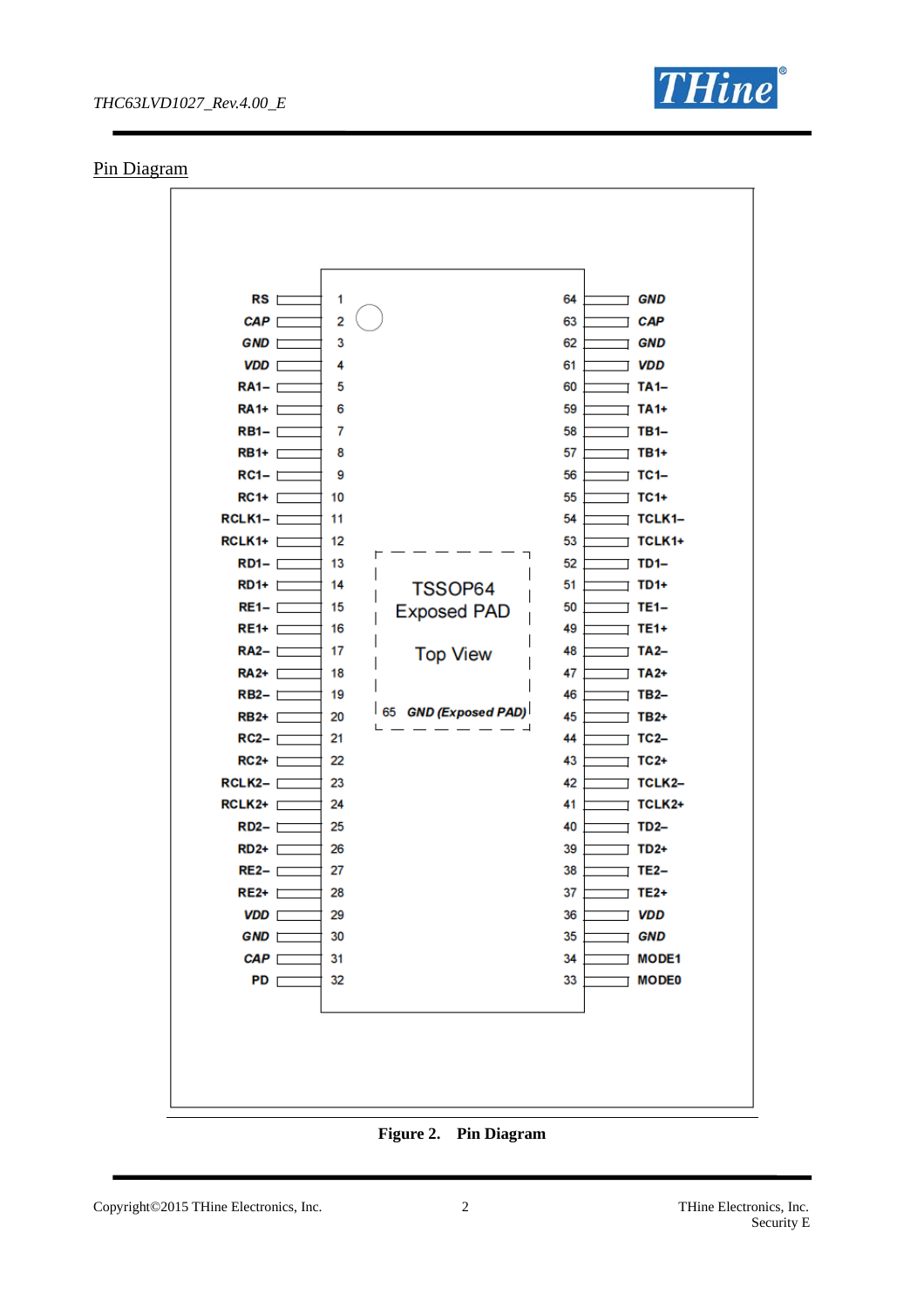

### **Pin Description**

|  | <b>Table 1. Pin Description</b> |  |
|--|---------------------------------|--|
|  |                                 |  |

| <b>Pin Name</b> | <b>Direction</b> | <b>Type</b> | <b>Description</b>                                                                 |  |  |  |  |  |  |
|-----------------|------------------|-------------|------------------------------------------------------------------------------------|--|--|--|--|--|--|
| $RA1+/-$        |                  |             | LVDS data input for channel A of 1st Link                                          |  |  |  |  |  |  |
| $RB1+/-$        |                  |             | LVDS data input for channel B of 1st Link                                          |  |  |  |  |  |  |
| $RC1+/-$        |                  |             | LVDS data input for channel C of 1st Link                                          |  |  |  |  |  |  |
|                 |                  |             |                                                                                    |  |  |  |  |  |  |
| $RD1+/-$        |                  |             | LVDS data input for channel D of 1st Link                                          |  |  |  |  |  |  |
| $RE1+/-$        |                  |             | LVDS data input for channel E of 1st Link                                          |  |  |  |  |  |  |
| $RCLK1+/-$      |                  |             | <b>LVDS</b> clock input for 1st Link                                               |  |  |  |  |  |  |
| $RA2+/-$        | Input            |             | LVDS data input for channel A of 2nd Link                                          |  |  |  |  |  |  |
| $RB2+/$         |                  |             | LVDS data input for channel B of 2nd Link                                          |  |  |  |  |  |  |
| $RC2+/-$        |                  |             | LVDS data input for channel C of 2nd Link                                          |  |  |  |  |  |  |
| $RD2+/-$        |                  |             | LVDS data input for channel D of 2nd Link                                          |  |  |  |  |  |  |
| $RE2+/-$        |                  |             | LVDS data input for channel E of 2nd Link                                          |  |  |  |  |  |  |
| $RCLK2+/-$      |                  |             | LVDS clock input for 2nd Link                                                      |  |  |  |  |  |  |
|                 |                  |             | In Distribution and Single-in/Dual-out mode, RCLK2+/- must be Hi-Z.                |  |  |  |  |  |  |
|                 |                  | <b>LVDS</b> | (See "Mode selection" below in this page.)                                         |  |  |  |  |  |  |
| $TA1+/-$        |                  |             | LVDS data output for channel A of 1st Link                                         |  |  |  |  |  |  |
| $TB1+/-$        |                  |             | LVDS data output for channel B of 1st Link                                         |  |  |  |  |  |  |
| $TC1+/-$        |                  |             | LVDS data output for channel C of 1st Link                                         |  |  |  |  |  |  |
| $TD1+/-$        |                  |             | LVDS data output for channel D of 1st Link                                         |  |  |  |  |  |  |
| $TE1+/-$        |                  |             | LVDS data output for channel E of 1st Link                                         |  |  |  |  |  |  |
| $TCLK1+/-$      |                  |             | <b>LVDS</b> clock output for 1st Link                                              |  |  |  |  |  |  |
| $TA2+/-$        | Output           |             | LVDS data output for channel A of 2nd Link                                         |  |  |  |  |  |  |
| $TB2+/-$        |                  |             | LVDS data output for channel B of 2nd Link                                         |  |  |  |  |  |  |
| $TC2+/-$        |                  |             | LVDS data output for channel C of 2nd Link                                         |  |  |  |  |  |  |
| $TD2+/-$        |                  |             | LVDS data output for channel D of 2nd Link                                         |  |  |  |  |  |  |
| $TE2+/-$        |                  |             | LVDS data output for channel E of 2nd Link                                         |  |  |  |  |  |  |
|                 |                  |             |                                                                                    |  |  |  |  |  |  |
| $TCLK2+/-$      |                  |             | <b>LVDS</b> clock output for 2nd Link                                              |  |  |  |  |  |  |
| <b>PD</b>       |                  |             | <b>Power Down</b><br>H: Normal operation                                           |  |  |  |  |  |  |
|                 |                  |             | L: Power down state, all LVDS output signals turn to Hi-Z                          |  |  |  |  |  |  |
| <b>RS</b>       |                  |             | <b>LVDS</b> output swing level selection                                           |  |  |  |  |  |  |
|                 |                  |             | H: Normal swing                                                                    |  |  |  |  |  |  |
|                 |                  |             | L: Reduced swing                                                                   |  |  |  |  |  |  |
| <b>MODE1</b>    | Input            | LV-TTL      | <b>Mode selection</b>                                                              |  |  |  |  |  |  |
| <b>MODE0</b>    |                  |             | $RCLK2+/-$<br>MODE1<br>MODE0<br>Description                                        |  |  |  |  |  |  |
|                 |                  |             | Dual-in/Dual-out mode<br>L<br>Clkin<br>L                                           |  |  |  |  |  |  |
|                 |                  |             | L<br>$Hi-Z$<br>L<br>Distribution mode<br>H<br>Hi-Z<br>L<br>Single-in/Dual-out mode |  |  |  |  |  |  |
|                 |                  |             | $\, {\rm H}$<br>Clkin<br>Dual-in/Single-out mode<br>L                              |  |  |  |  |  |  |
|                 |                  |             | H<br>Reserved<br>H                                                                 |  |  |  |  |  |  |
|                 |                  |             | In Distribution and Single-in/Dual-out mode, RCLK2+/- must be Hi-Z.                |  |  |  |  |  |  |
| <b>VDD</b>      |                  |             | 3.3V power supply pins                                                             |  |  |  |  |  |  |
| <b>GND</b>      | Power            |             | Ground pins (Exposed PAD is also Ground)                                           |  |  |  |  |  |  |
| <b>CAP</b>      |                  |             | <b>Decoupling capacitor pins</b>                                                   |  |  |  |  |  |  |
|                 |                  |             | These pins should be connected to external decoupling capacitors(Ccap).            |  |  |  |  |  |  |
|                 |                  |             | Recommended Ccap is $0.1 \mu F + 0.01 \mu F$ .                                     |  |  |  |  |  |  |

Copyright©2015 THine Electronics, Inc. 3 THine Electronics, Inc.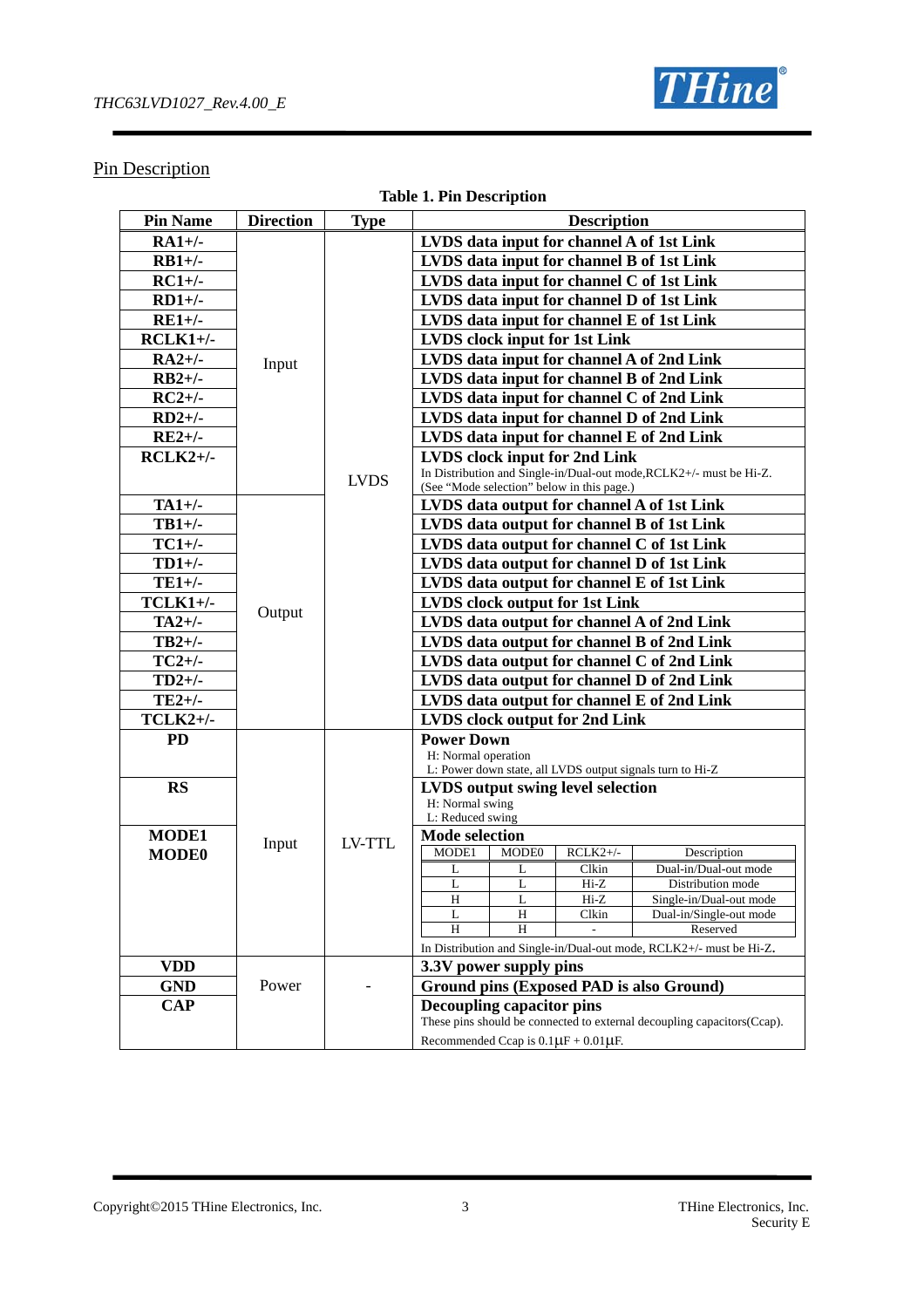

### Mode Setting

| <b>Table 2. Mode Setting</b> |            |              |                   |  |  |  |  |
|------------------------------|------------|--------------|-------------------|--|--|--|--|
| Input/Output                 | $RCLK2+/-$ | MODE1        | MODE <sub>0</sub> |  |  |  |  |
|                              |            | (Input mode) | (Output mode)     |  |  |  |  |
|                              |            | H: Single    | H: Single         |  |  |  |  |
|                              |            | L: Dual      | L: Dual           |  |  |  |  |
| Dual-In/Dual-Out             | CLK in     | L            | L                 |  |  |  |  |
| $(Fig.3-1, 14-1)$            |            |              |                   |  |  |  |  |
| Distribution                 | $Hi-Z$     | L            | L                 |  |  |  |  |
| $(Fig.3-2, 14-2)$            |            |              |                   |  |  |  |  |
| Single-In/Dual-Out           | $Hi-Z$     | H            | $\mathbf{L}$      |  |  |  |  |
| $(Fig.3-3, 14-3)$            |            |              |                   |  |  |  |  |
| Dual-In/Single-Out           | CLK in     | L            | H                 |  |  |  |  |
| $(Fig.3-4, 14-4)$            |            |              |                   |  |  |  |  |
| Reserved                     |            | H            | H                 |  |  |  |  |

### Signal Flow for Each Setting



Copyright©2015 THine Electronics, Inc. 4 THine Electronics, Inc.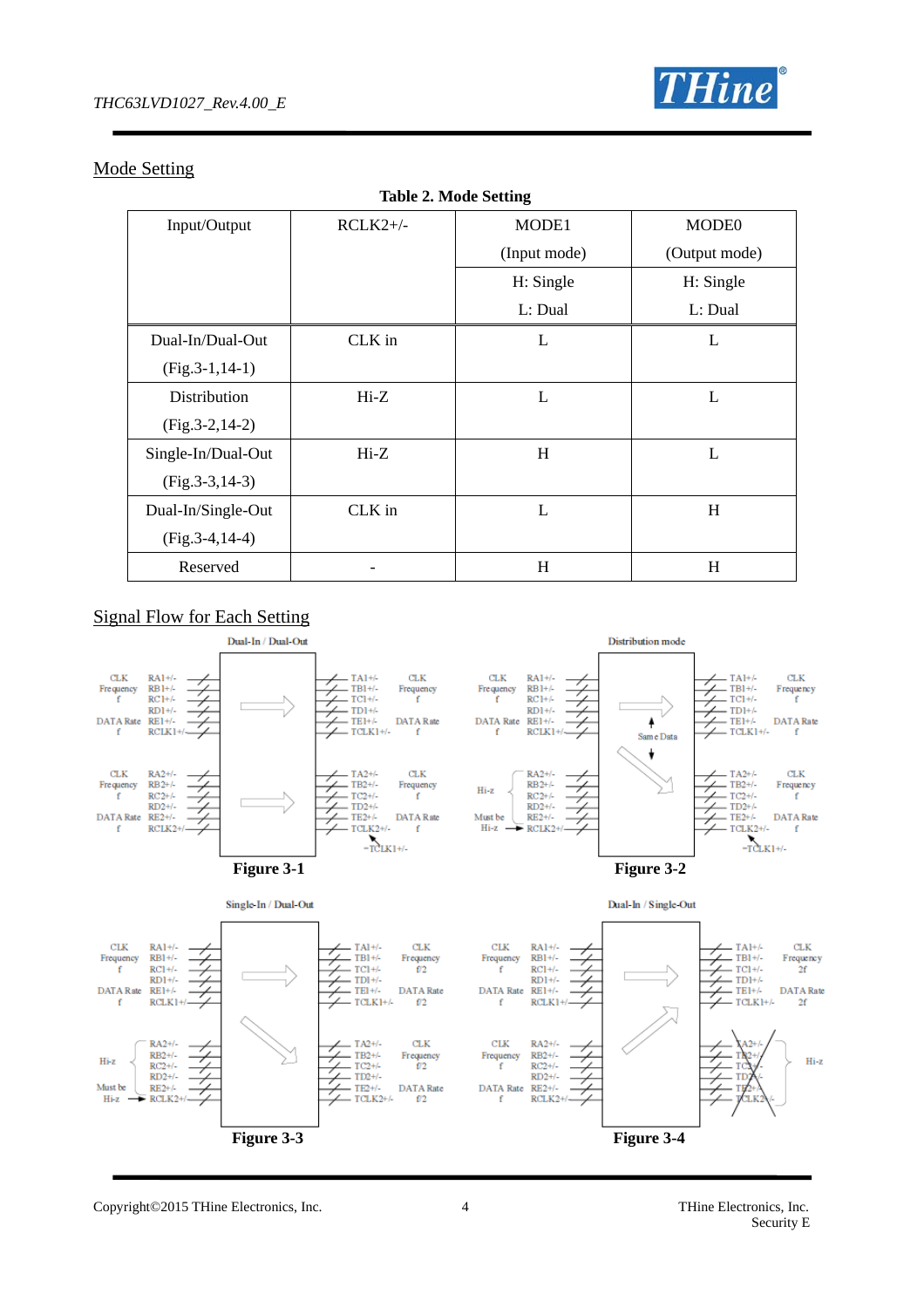

### Output Control / Fail Safe

THC63LVD1027 has a function to control output depending on LVDS input condition.

| $RCLK1+/-$ | $RCLK2+/-$ | Output                      |
|------------|------------|-----------------------------|
|            |            | All $Hi-Z$                  |
| $Hi-Z$     | ∗          | All $Hi-Z$                  |
| $CLK$ in   | $CLK$ in   | Refer to p.4 Mode Setting # |
| CLK in     | $Hi-Z$     | Refer to p.4 Mode Setting # |

#### **Table 3. Output Control**

\*: Don't care

#: If a particular input data pair is Hi-Z, the corresponding output data become L according to LVDS DC spec.

For fail-safe purpose, all LVDS input pins are connected to VDD via resistance for detecting Hi-Z state.



**Figure 4. Fail Safe Circuit**

Copyright©2015 THine Electronics, Inc. 5 THine Electronics, Inc.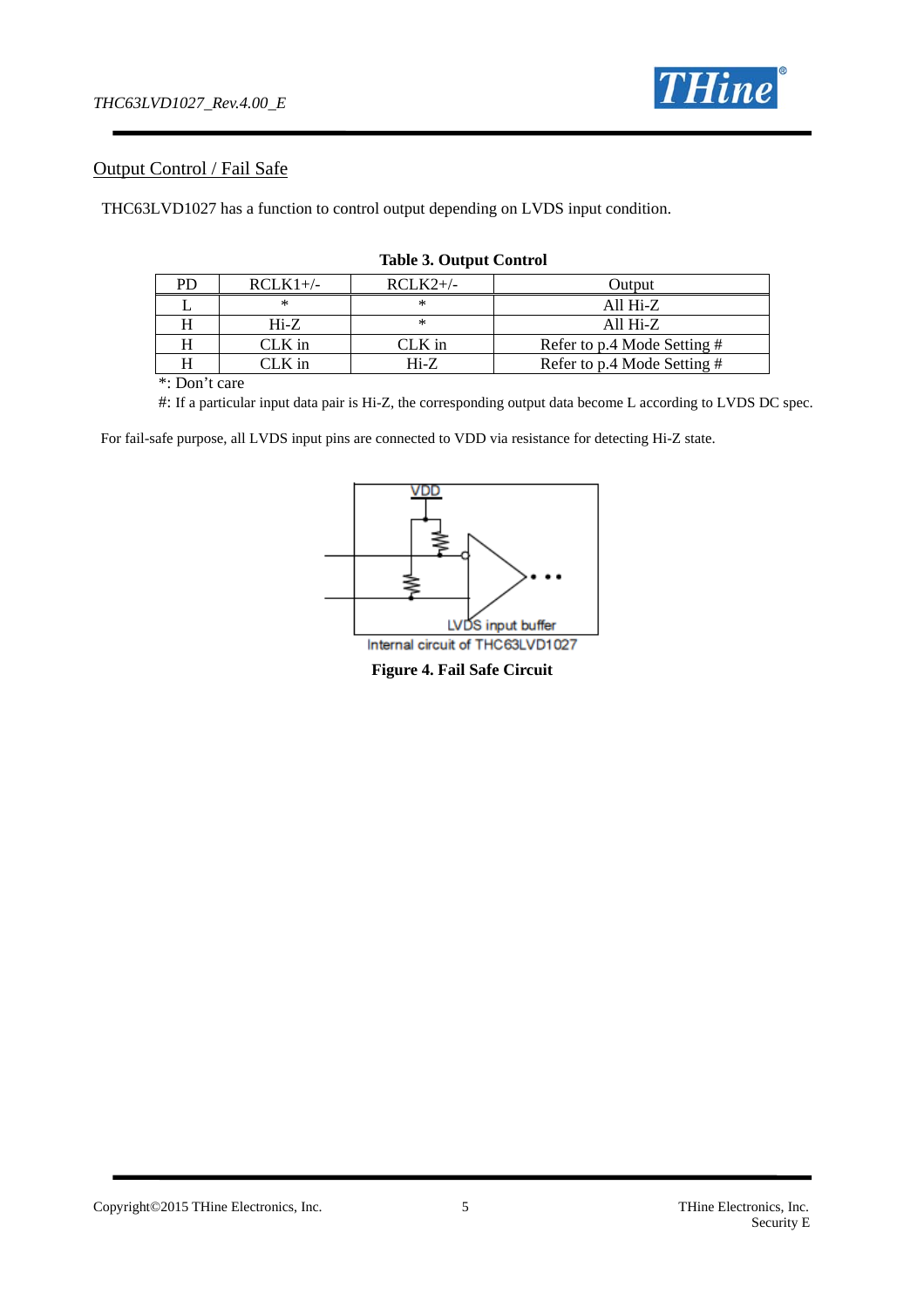

### Absolute Maximum Ratings

|  | <b>Table 4. Absolute Maximum Rating</b> |  |
|--|-----------------------------------------|--|
|  |                                         |  |

| <b>Parameter</b>                   | Min    | <b>Max</b>   | Unit        |
|------------------------------------|--------|--------------|-------------|
| <b>Power Supply Voltage</b>        | $-0.3$ | $+4.0$       |             |
| <b>LVDS</b> Input Voltage          | $-0.3$ | $V_{DD}+0.3$ |             |
| Junction Temperature               |        | 125          | $^{\circ}C$ |
| <b>Storage Temperature</b>         | $-55$  | 125          | $\circ$     |
| Reflow Peak Temperature / Time     |        | $260/10$ sec | $\circ$     |
| Maximum Power Dissipation $@+25°C$ |        | 2.5          |             |

### **Operating Conditions**

**Table 5. Operating Condition** 

| <b>Symbol</b>     |                                      | <b>Parameter</b> |       |     | <b>Max</b> | Unit            |  |
|-------------------|--------------------------------------|------------------|-------|-----|------------|-----------------|--|
| Ta                | <b>Operating Ambient Temperature</b> |                  | $-40$ | 25  | $+85$      | $\rm ^{\circ}C$ |  |
| $\mathbf{V_{DD}}$ | Power Supply Voltage                 |                  | 3.0   | 3.3 | 3.6        |                 |  |
|                   | Dual-In/Dual-Out                     | Input            | 20    |     | 85         |                 |  |
|                   |                                      | Output           | 20    |     | 85         | <b>MHz</b>      |  |
|                   | Distribution                         | Input            | 20    |     | 85         |                 |  |
|                   |                                      | Output           | 20    |     | 85         | <b>MHz</b>      |  |
| $F_{\text{clk}}$  | Single-In/Dual-Out                   | Input            | 40    |     | 135        | <b>MHz</b>      |  |
|                   |                                      | Output           | 20    |     | 67.5       |                 |  |
|                   |                                      | Input            | 20    |     | 42.5       |                 |  |
|                   | Dual-In/Single-Out<br>Output         |                  | 40    |     | 85         | <b>MHz</b>      |  |

#### Copyright©2015 THine Electronics, Inc. 6 THine Electronics, Inc.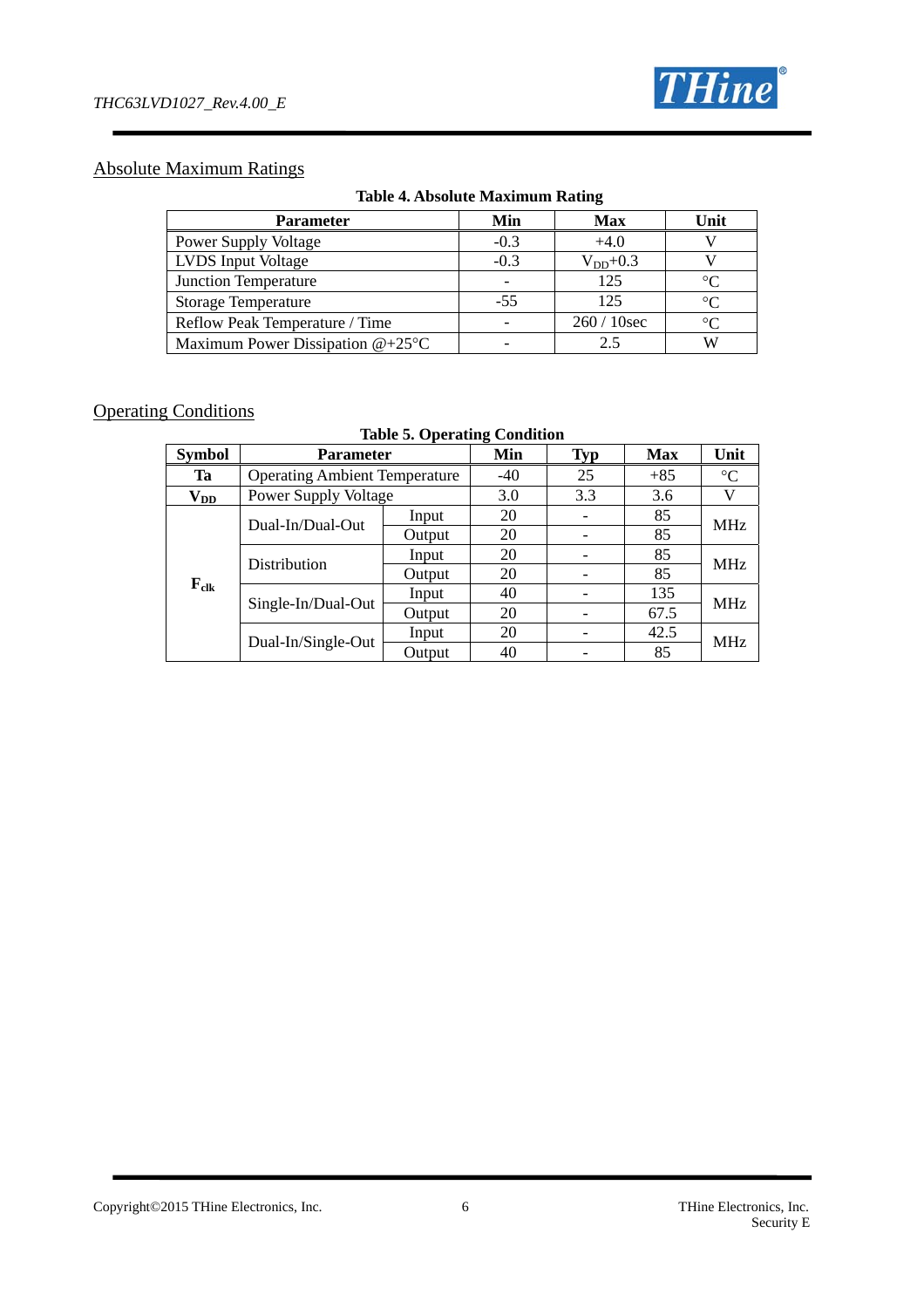

### Power Consumption

| <b>Table 6. Power Consumption</b> |                                                  |                          |                   |                                          |                          |                          |            |      |  |
|-----------------------------------|--------------------------------------------------|--------------------------|-------------------|------------------------------------------|--------------------------|--------------------------|------------|------|--|
| <b>Symbol</b>                     | <b>Parameter</b>                                 |                          | <b>Conditions</b> |                                          | Min                      | Typ.                     | <b>Max</b> | Unit |  |
|                                   |                                                  |                          | CLKIN=40MHz       |                                          |                          |                          | 265        |      |  |
|                                   |                                                  | Dual-In/Dual-Out         | $CLKIN=65MHz$     |                                          |                          | $\overline{\phantom{a}}$ | 305        |      |  |
|                                   |                                                  |                          | $CLKIN=75MHz$     |                                          |                          | $\overline{\phantom{a}}$ | 325        | mA   |  |
|                                   |                                                  |                          | CLKIN=85MHz       |                                          |                          | $\overline{\phantom{a}}$ | 340        |      |  |
|                                   |                                                  |                          | $CLKIN=40MHz$     |                                          |                          | $\overline{\phantom{a}}$ | 215        |      |  |
|                                   |                                                  | Distribution             | $CLKIN=65MHz$     |                                          | $\qquad \qquad$          | Ξ.                       | 235        |      |  |
|                                   | <b>Operating Current</b><br>(Worst Case Pattern) |                          | $CLKIN = 75MHz$   | $R_L$ <sub>Tx</sub> =100 $\Omega$        | $\overline{\phantom{a}}$ | $\overline{\phantom{0}}$ | 245        | mA   |  |
|                                   |                                                  |                          | $CLKIN = 85MHz$   |                                          |                          | $\overline{\phantom{0}}$ | 260        |      |  |
|                                   |                                                  | Single-In/Dual-Out       | CLKIN=40MHz       | $CL = 5pF$<br><b>RS=VDD</b><br>Fig $6$ . |                          | Ξ.                       | 175        | mA   |  |
| $I_{CCW}$                         |                                                  |                          | $CLKIN=65MHz$     |                                          | $\overline{a}$           | $\overline{\phantom{a}}$ | 190        |      |  |
|                                   | Fig $5$ .                                        |                          | $CLKIN=75MHz$     |                                          | $\overline{a}$           | $\overline{\phantom{a}}$ | 200        |      |  |
|                                   |                                                  |                          | CLKIN=85MHz       |                                          | $\overline{a}$           |                          | 210        |      |  |
|                                   |                                                  |                          | CLKIN=112MHz      |                                          |                          | $\overline{a}$           | 230        |      |  |
|                                   |                                                  |                          | $CLKIN=135MHz$    |                                          |                          | $\overline{\phantom{0}}$ | 250        |      |  |
|                                   |                                                  |                          | CLKIN=20MHz       |                                          | $\overline{\phantom{0}}$ | $\overline{\phantom{0}}$ | 215        |      |  |
|                                   |                                                  |                          | $CLKIN = 32.5MHz$ |                                          |                          | $\overline{\phantom{a}}$ | 235        | mA   |  |
|                                   |                                                  | Dual-In/Single-Out       | $CLKIN = 37.5MHz$ |                                          |                          | $\overline{\phantom{a}}$ | 245        |      |  |
|                                   |                                                  |                          | $CLKIN=42.5MHz$   |                                          |                          | $\overline{\phantom{a}}$ | 260        |      |  |
| $I_{CCS}$                         | Power Down Current                               | $\overline{\phantom{a}}$ |                   |                                          |                          |                          | 8          | mA   |  |







**LVDS Output Load** 

**Figure 6. LVDS Output Load**

Copyright©2015 THine Electronics, Inc. 7 7 THine Electronics, Inc.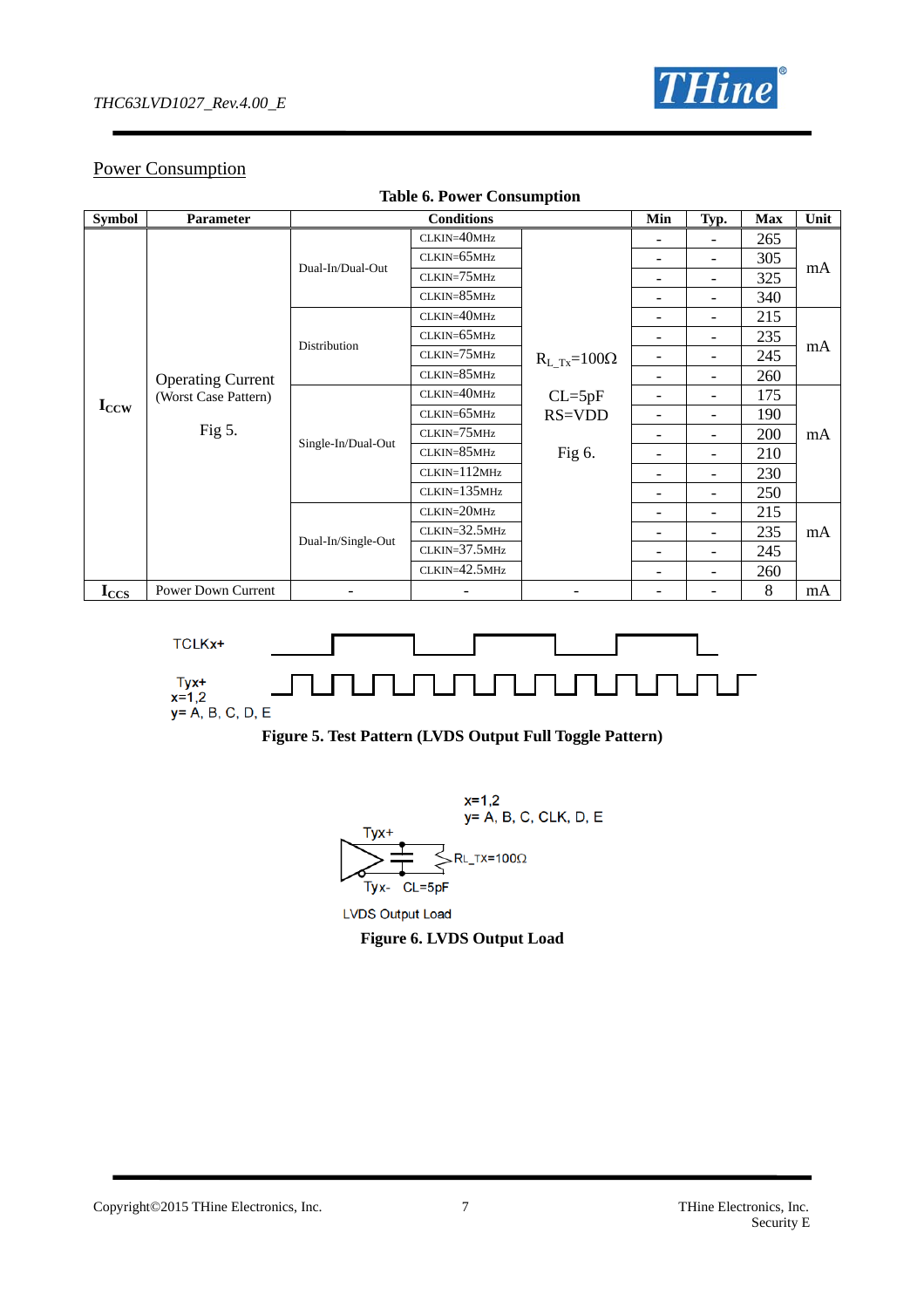

### Electrical Characteristics

### **DC Specifications**

| <b>Symbol</b>            | <b>Parameter</b>                 | <b>Conditions</b>         | Min        | Typ                      | <b>Max</b> | Unit |
|--------------------------|----------------------------------|---------------------------|------------|--------------------------|------------|------|
| $V_{CAP}$                | Capacitor pin appearance voltage | $C_{\text{CAP}}=0.1\mu F$ | -          | 1.8                      |            | v    |
| $V_{IL}$                 | LV-TTL Input Low Voltage         | $\overline{\phantom{a}}$  | <b>GND</b> |                          | 0.8        |      |
| $\mathbf{V}_{\text{IH}}$ | LV-TTL Input High Voltage        |                           | 2.0        | $\overline{\phantom{0}}$ | <b>VDD</b> | v    |
| $I_{IN}$ TTL             | LV-TTL Input Leakage Current     | $\overline{\phantom{a}}$  | -4         | $\overline{\phantom{0}}$ | $+4$       | μA   |

#### **Table 7. DC Specifications**

### **LVDS Receiver DC Specifications**

#### **Table 8. LVDS Receiver DC Specifications**

| <b>Symbol</b>       | <b>Parameter</b>                    | <b>Conditions</b>            | Min                      | Typ                      | <b>Max</b> | Unit |
|---------------------|-------------------------------------|------------------------------|--------------------------|--------------------------|------------|------|
| $V_{IN\_RX}$        | LVDS-Rx Input Voltage Range         | $\qquad \qquad \blacksquare$ | 0.3                      |                          | 2.1        | V    |
| $V_{\text{IC\_RX}}$ | LVDS-Rx Common Voltage              | $\overline{\phantom{a}}$     | 0.6                      | 1.2                      | 1.8        |      |
| $V_{TH RX}$         | LVDS-Rx Differential High Threshold |                              | $\overline{\phantom{0}}$ |                          | $+100$     |      |
| $V_{TL_RX}$         | LVDS-Rx Differential Low Threshold  | $V_{\text{IC RX}} = 1.2V$    | $-100$                   |                          |            | mV   |
| $ V_{ID RX} $       | LVDS-Rx Differential Input Voltage  | $\overline{\phantom{a}}$     | 100                      | $\overline{\phantom{0}}$ | 600        |      |
|                     |                                     | $PD=VDD$                     | $-0.3$                   | $\overline{\phantom{0}}$ | $+0.3$     | mA   |
| $I_{IN RX}$         | LVDS-Rx Input Leakage Current       | $PD = GND$<br>Vin=GND or VDD | $-10$                    | $\overline{\phantom{a}}$ | $+10$      | μA   |

### **LVDS Transmitter DC Specifications**

#### **Table 9. LVDS Transmitter DC Specifications**

| <b>Symbol</b>           | <b>Parameter</b>                                     | <b>Conditions</b> | Min                           | <b>Typ</b> | <b>Max</b>               | Unit  |                          |    |    |
|-------------------------|------------------------------------------------------|-------------------|-------------------------------|------------|--------------------------|-------|--------------------------|----|----|
| $V_{OC_TXX}$            | LVDS-Tx Common Voltage                               |                   | $\overline{\phantom{0}}$      | 1.125      | 1.25                     | 1.375 | V                        |    |    |
| $\Delta V_{\rm OC\_TX}$ | Change in VOC between<br>complementary output states |                   |                               |            |                          | ۰     | $\overline{\phantom{a}}$ | 35 | mV |
|                         | LVDS-Tx Differential                                 | $R_{L_TXX} =$     | Normal Swing                  | 250        | 350                      | 450   | mV                       |    |    |
| $ V_{OD_TX} $           | <b>Output Threshold</b>                              | $100\Omega$       | <b>Reduced Swing</b>          | 100        | 200                      | 300   |                          |    |    |
| $\Delta V_{OD\_TX}$     | Change in VOD between<br>complementary output states |                   |                               |            | $\overline{\phantom{a}}$ | 35    | mV                       |    |    |
| $I_{OS_TX}$             | LVDS-Tx Output Short Current                         | $V_{DD} = 3.3V$   | $V_{\text{out}} = GND$        | $-24$      | $\overline{\phantom{0}}$ |       | mA                       |    |    |
| $I_{OZ_TXX}$            | LVDS-Tx Output Tri-state Current                     | $PD = GND$        | $V_{\text{out}} =$ GND to VDD | $-10$      | $\overline{\phantom{0}}$ | $+10$ | μA                       |    |    |

Copyright©2015 THine Electronics, Inc. 8 THine Electronics, Inc.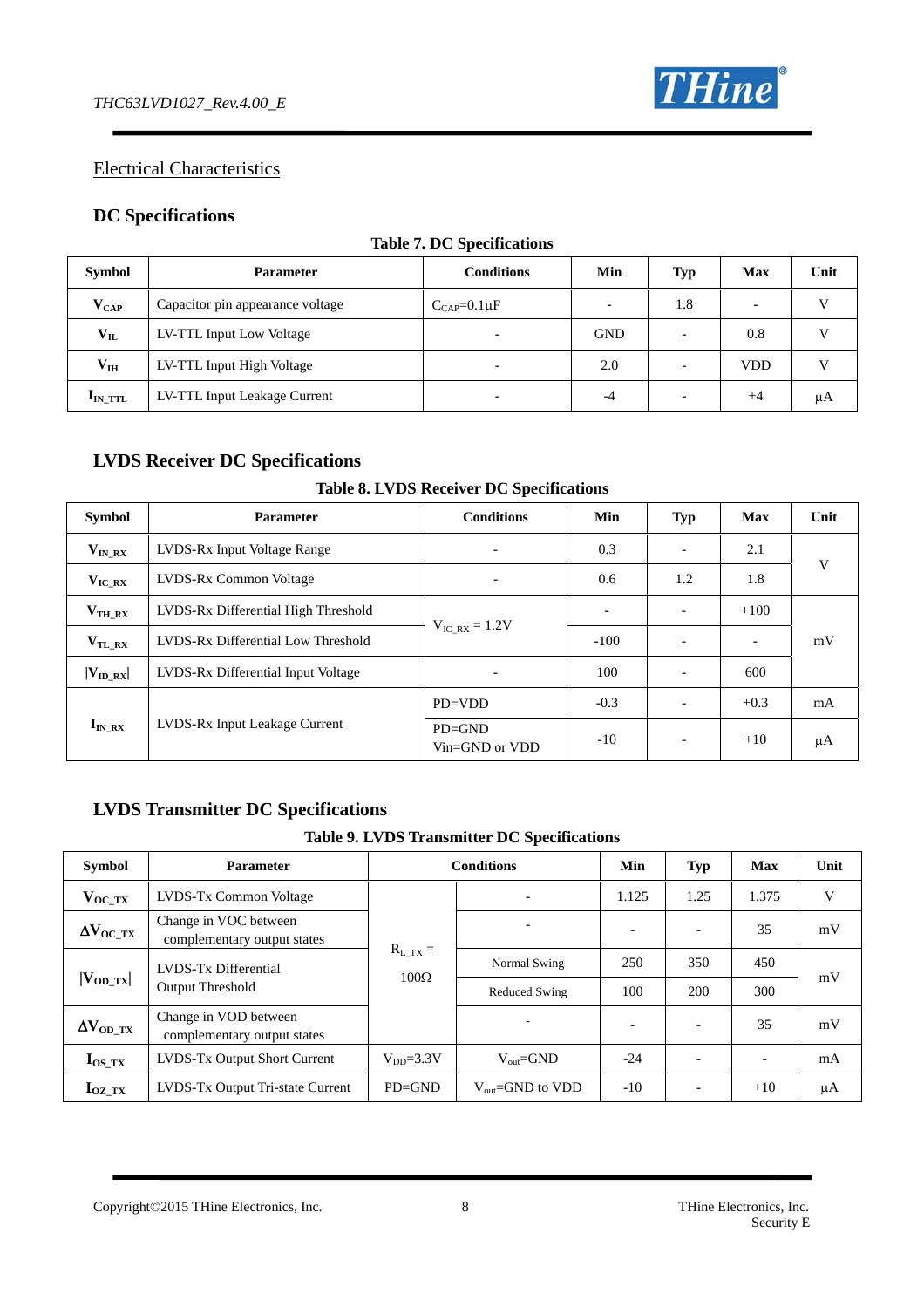

### **AC Specifications**

| <b>Symbol</b>      | <b>Parameter</b>                     | <b>Conditions</b>  |               | Min                 | Typ                                   | <b>Max</b>               | Unit |
|--------------------|--------------------------------------|--------------------|---------------|---------------------|---------------------------------------|--------------------------|------|
| $t_{LT}$           | Phase Lock Loop Set Time<br>(Fig 7.) |                    |               |                     |                                       | 10                       | ms   |
| $t_{\rm DL}$       |                                      | Dual-In/Dual-Out   | CLKIN=75MHz   | $9t_{RCP}+3$        | $9t_{RCP}+5$                          | $9t_{RCP}+7$             |      |
|                    | Data Latency (Fig 8.)                | Distribution       | CLKIN=75MHz   | $9t_{RCP}+3$        | $9t_{RCP}+5$                          | $9t_{RCP}+7$             |      |
|                    |                                      | Single-In/Dual-Out | CLKIN=75MHz   | $(11+2/7)t_{RCP}+3$ | $(11+2/7)t_{RCP}+5$                   | $(11+2/7)t_{RCP}+7$      | ns   |
|                    |                                      | Dual-In/Single-Out | CLKIN=37.5MHz | $(11+2/7)t_{RCP}+3$ | $(11+2/7)t_{RCP}+5$                   | $(11+2/7)t_{RCP}+7$      |      |
| $t_{DEH}$          | DE Input High Time (Fig 9.)          |                    |               | $2t_{RCP}$          |                                       |                          |      |
| $t_{\rm DEL}$      | DE Input Low Time (Fig 9.)           | Single-In/Dual-Out |               | $2t_{RCP}$          |                                       | $\overline{\phantom{a}}$ | ns   |
| t <sub>DEINT</sub> | DE Input Period (Fig 9.)             |                    |               | $4t_{RCP}$          | Must be $2n t_{RCP}$<br>$(n=integer)$ |                          |      |

### **Table 10. AC Specifications**

### AC Timing Diagrams



| <b>Figure 7. Phase Lock Loop Set Time</b> |  |  |  |  |  |  |  |
|-------------------------------------------|--|--|--|--|--|--|--|
|-------------------------------------------|--|--|--|--|--|--|--|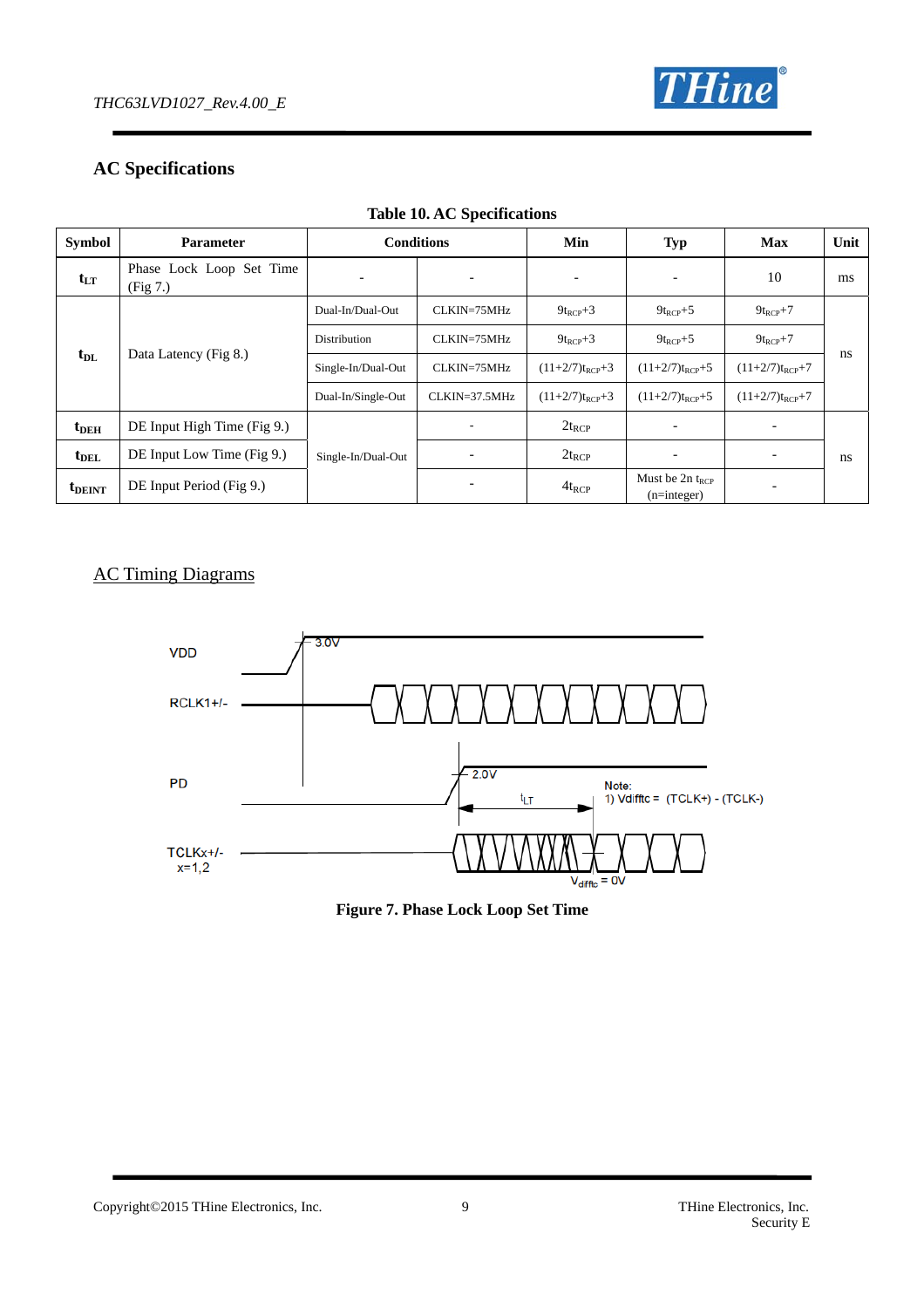

### AC Timing Diagrams(Continued)



**Figure 9. Single Link Input / Dual Link Output Mode RC1(DE) Input Timing** 

Copyright©2015 THine Electronics, Inc. 10 10 THine Electronics, Inc.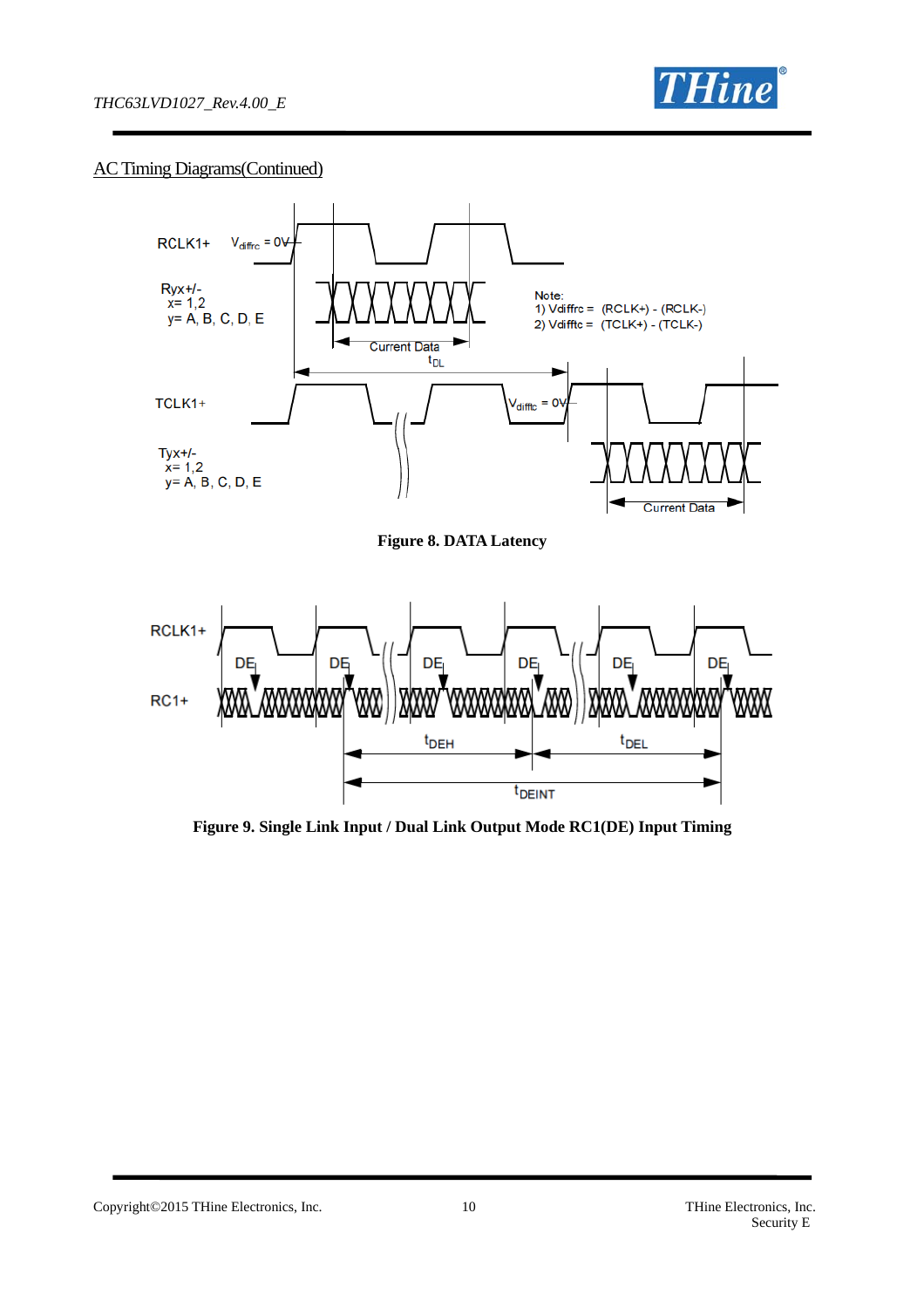

### **LVDS Receiver AC Specifications**

| <b>Symbol</b>    | Parameter                                   | <b>Conditions</b>         | Min                       | <b>Typ</b>               | <b>Max</b>              | Unit |  |
|------------------|---------------------------------------------|---------------------------|---------------------------|--------------------------|-------------------------|------|--|
| $t_{RCP}$        | <b>LVDS Clock Period</b>                    |                           | 7.4                       | $\overline{\phantom{a}}$ | 50                      |      |  |
| $t_{RCH}$        | <b>LVDS</b> Clock High Duration             |                           | $2/7t_{RCP}$              | $4/7t_{RCP}$             | $5/7t_{RCP}$            | ns   |  |
| $t_{\text{RCL}}$ | <b>LVDS Clock Low Duration</b>              |                           | $2/7t_{RCP}$              | $3/7t_{RCP}$             | $5/7t_{RCP}$            |      |  |
|                  |                                             | $CLKIN=75MHz^{(1)}$       | 480                       |                          |                         |      |  |
| $t_{RSUP}$       | LVDS Data Input Setup Margin                | $CLKIN=112MHz(1)$         | 250                       | -                        |                         | ps   |  |
|                  |                                             | $CLKIN=135MHz(1)$         | 220                       |                          | $\overline{a}$          |      |  |
|                  |                                             | $CLKIN=75MHz(1)$          | 480                       |                          | $\overline{a}$          |      |  |
| $t_{RHLD}$       | LVDS Data Input Hold Margin                 | $CLKIN=112MHz(1)$         | 250                       | -                        | $\overline{a}$          | ps   |  |
|                  |                                             | $CLKIN=135MHz^{(1)}$      | 220                       |                          | $\overline{a}$          |      |  |
| $t_{RIP6}$       | LVDS Data Input Position 6                  |                           | $2/7t_{RCP}$ - $t_{RHLD}$ | $2/7t_{RCP}$             | $2/7t_{RCP}+t_{RSUP}$   |      |  |
| $t_{RIP5}$       | LVDS Data Input Position 5                  |                           | $3/7t_{RCP}$ - $t_{RHLD}$ | $3/7t_{RCP}$             | $3/7t_{RCP}+t_{RSUP}$   |      |  |
| $t_{\rm RIP4}$   | LVDS Data Input Position 4                  |                           | $4/7t_{RCP}$ - $t_{RHLD}$ | $4/7t_{RCP}$             | $4/7t_{RCP}+t_{RSUP}$   |      |  |
| $t_{\rm RIP3}$   | LVDS Data Input Position 3                  |                           | $5/7t_{RCP}$ - $t_{RHLD}$ | $5/7t_{RCP}$             | $5/7t_{RCP}+t_{RSUP}$   | ps   |  |
| $t_{\rm RIP2}$   | LVDS Data Input Position 2                  | $6/7t_{RCP}$ - $t_{RHLD}$ |                           | $6/7t_{RCP}$             | $6/7t_{RCP}+t_{RSUP}$   |      |  |
| $t_{\rm RIP1}$   | LVDS Data Input Position 1                  |                           | $7/7t_{RCP}$ - $t_{RHLD}$ | $7/7t_{RCP}$             | $7/7t_{RCP}+t_{RSUP}$   |      |  |
| $t_{RIP0}$       | LVDS Data Input Position 0                  |                           | $8/7t_{RCP}$ - $t_{RHLD}$ | $8/7t_{RCP}$             | $8/7t_{RCP}+t_{RSUP}$   |      |  |
| $t_{CK12}$       | <b>Skew Time Between</b><br>RCLK1 and RCLK2 |                           | -0.3 ${\rm t_{RCP}}$      |                          | $+0.3$ t <sub>RCP</sub> | ps   |  |

 $\ddot{\phantom{0}}$ 

#### **Table 11. LVDS Receiver AC Specifications**

(1)  $V_{IC_RX}=1.2V$ ,  $t_{RCH}=4/7$   $t_{RCP}$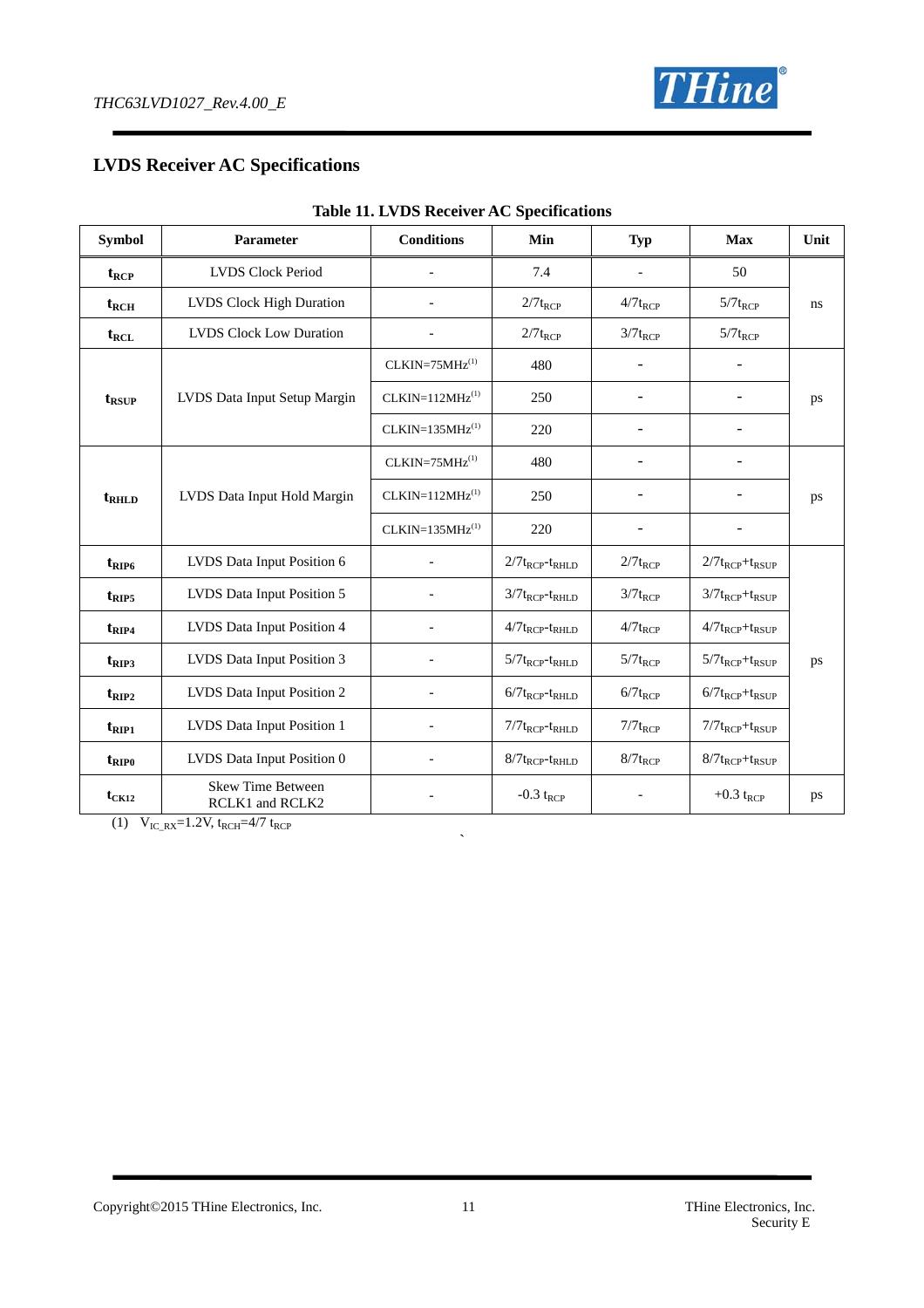

### LVDS Receiver Input Timing



Ry1+/- skew margin is the one between RCLK1+/- and Ry1+/-. Ry2+/- skew margin is the one between RCLK2+/- and Ry2+/-.

**Figure 10. LVDS Receiver Timing** 



**Figure 11. Skew time between RCLK1 and RCLK2**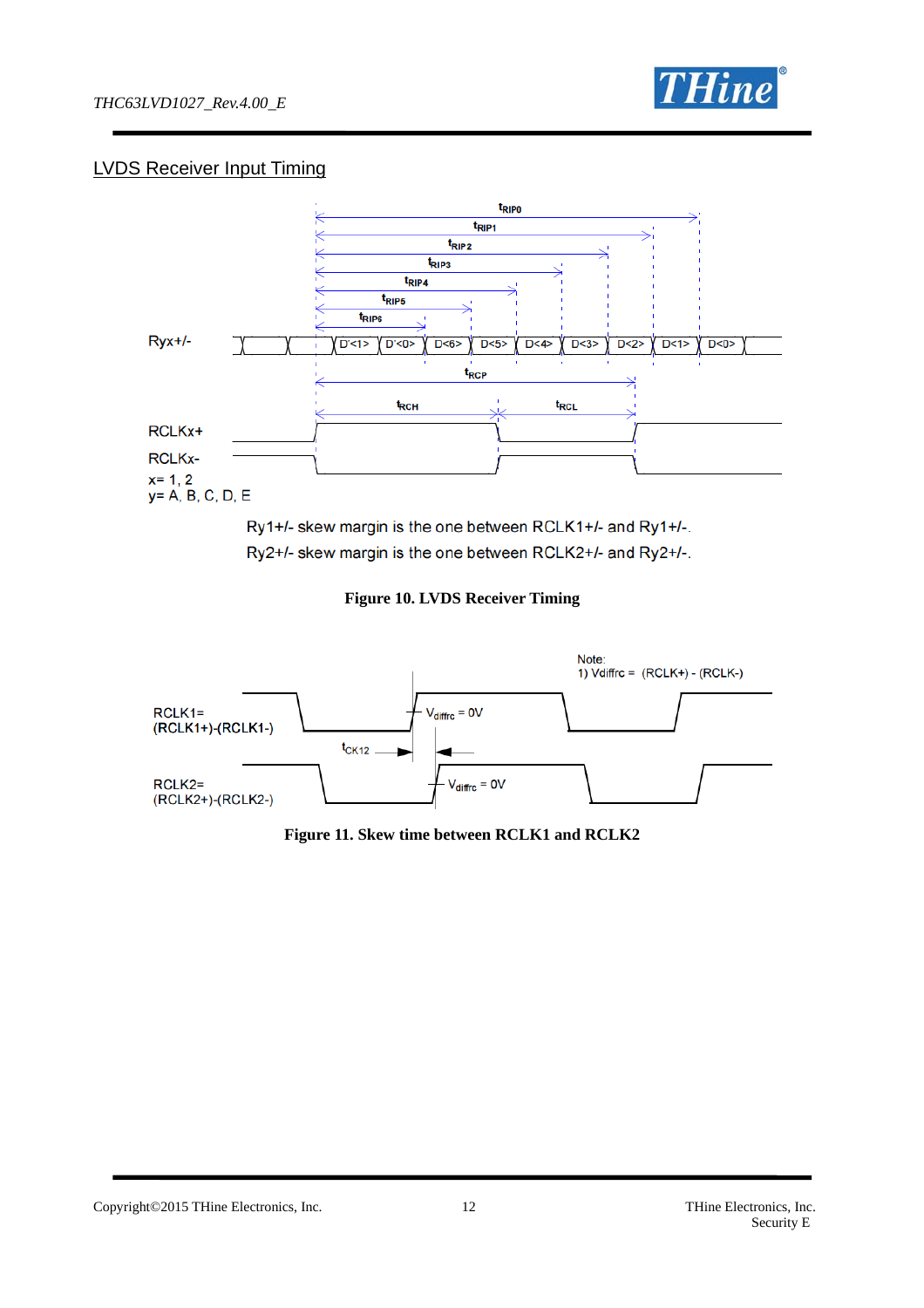

### **LVDS Transmitter AC Specifications**

| rabic 12. Dy Do Transmitter AC opeenications |                                 |                   |                                             |                                       |                          |      |  |  |
|----------------------------------------------|---------------------------------|-------------------|---------------------------------------------|---------------------------------------|--------------------------|------|--|--|
| <b>Symbol</b>                                | <b>Parameter</b>                | <b>Conditions</b> | Min                                         | <b>Typ</b>                            | <b>Max</b>               | Unit |  |  |
| $t_{TCP}$                                    | <b>LVDS Clock Period</b>        |                   | 11.76                                       |                                       | 50                       |      |  |  |
| $t_{TCH}$                                    | <b>LVDS</b> Clock High Duration |                   |                                             | $4/7t_{TCP}$                          | $\overline{\phantom{a}}$ | ns   |  |  |
| $t_{\text{TCL}}$                             | <b>LVDS Clock Low Duration</b>  |                   |                                             | $3/7t_{TCP}$                          |                          |      |  |  |
| $t_{TSUP}$                                   | LVDS Data Output Setup          | CLKOUT=75MHz      | $\overline{a}$                              |                                       | 250                      | ps   |  |  |
| $t$ <sub>THLD</sub>                          | LVDS Data Output Hold           | CLKOUT=75MHz      |                                             |                                       | 250                      | ps   |  |  |
| $t_{\text{TOP6}}$                            | LVDS Data Output Position 6     |                   | $2/7t_{TCP}$ - $t_{THLD}$                   | $2/7t_{TCP}$                          | $2/7t_{TCP}+t_{TSUP}$    |      |  |  |
| $t_{TOP5}$                                   | LVDS Data Output Position 5     |                   | $3/7t_{TCP}$ - $t_{THLD}$                   | $3/7t_{TCP}$                          | $3/7t_{TCP}+t_{TSUP}$    |      |  |  |
| $t_{\text{TOP4}}$                            | LVDS Data Output Position 4     |                   | $4/7t_{TCP}$ - $t_{THLD}$                   | $4/7t_{TCP}$                          | $4/7t_{TCP}+t_{TSUP}$    |      |  |  |
| $t_{TOP3}$                                   | LVDS Data Output Position 3     |                   | $5/7t$ <sub>TCP</sub> - $t$ <sub>THLD</sub> | $5/7t_{TCP}$<br>$5/7t_{TCP}+t_{TSUP}$ |                          | ps   |  |  |
| $t_{\text{TOP2}}$                            | LVDS Data Output Position 2     |                   | $6/7$ t <sub>TCP</sub> -t <sub>THLD</sub>   | $6/7t_{TCP}$                          | $6/7t_{TCP}+t_{TSUP}$    |      |  |  |
| $t_{TOP1}$                                   | LVDS Data Output Position 1     |                   | $7/7t_{TCP}$ - $t_{THLD}$                   | $7/7t_{TCP}$                          | $7/7t_{TCP}+t_{TSUP}$    |      |  |  |
| $t_{\text{TOP}0}$                            | LVDS Data Output Position 0     |                   | $8/7t_{TCP}$ - $t_{THLD}$                   | $8/7t_{TCP}$                          | $8/7t_{TCP}+t_{TSUP}$    |      |  |  |
| $t_{\rm LVT}$                                | LVDS Transition Time (Fig 13.)  | Fig.6             |                                             | 0.6                                   | 1.5                      | ns   |  |  |

#### **Table 12. LVDS Transmitter AC Specifications**

Copyright©2015 THine Electronics, Inc. 13 THine Electronics, Inc.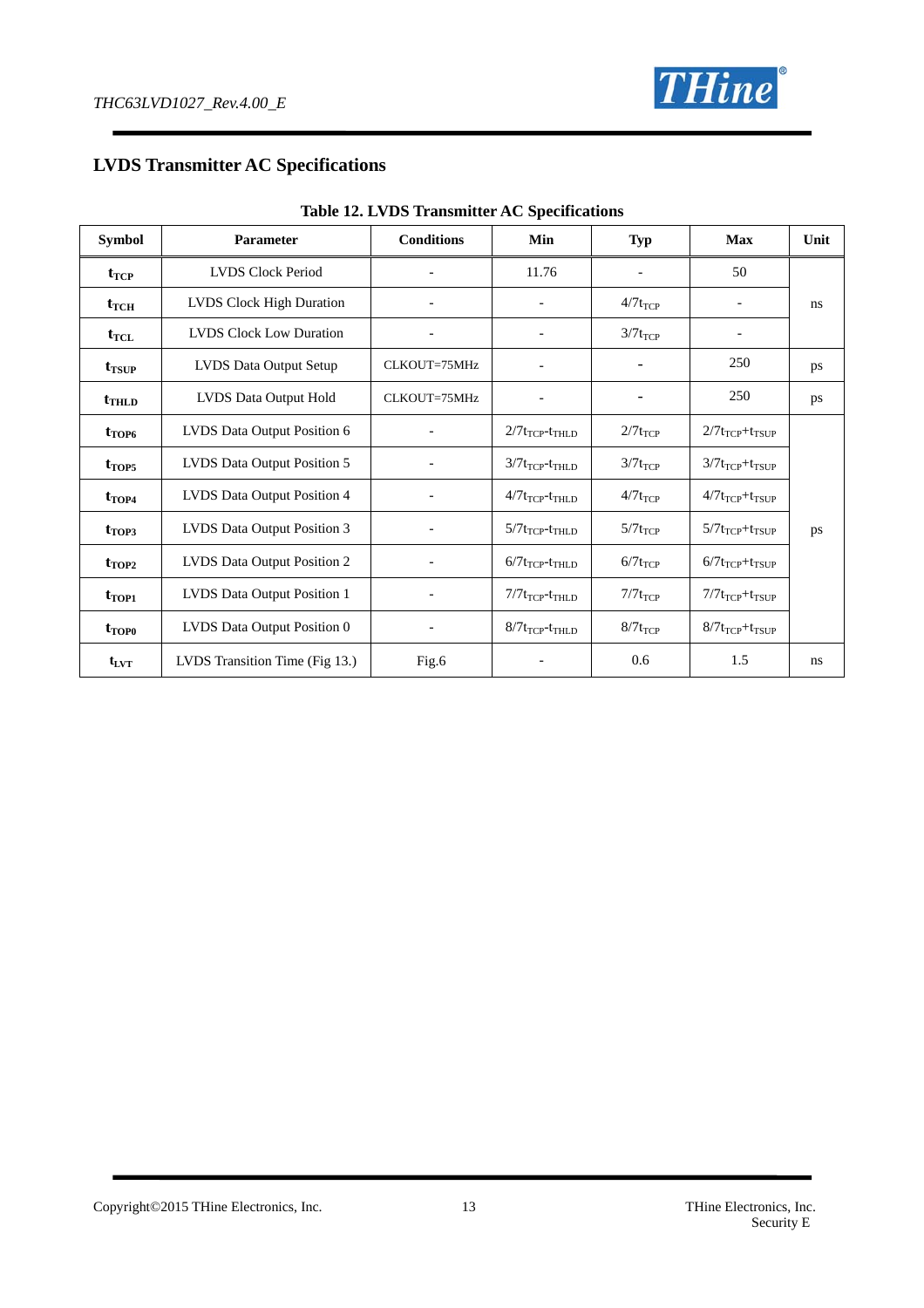

### LVDS Transmitter Output Diagram



**Figure 12. LVDS Transmitter Timing** 



**Figure 13. LVDS Transition Timing** 

Copyright©2015 THine Electronics, Inc. 14 THine Electronics, Inc.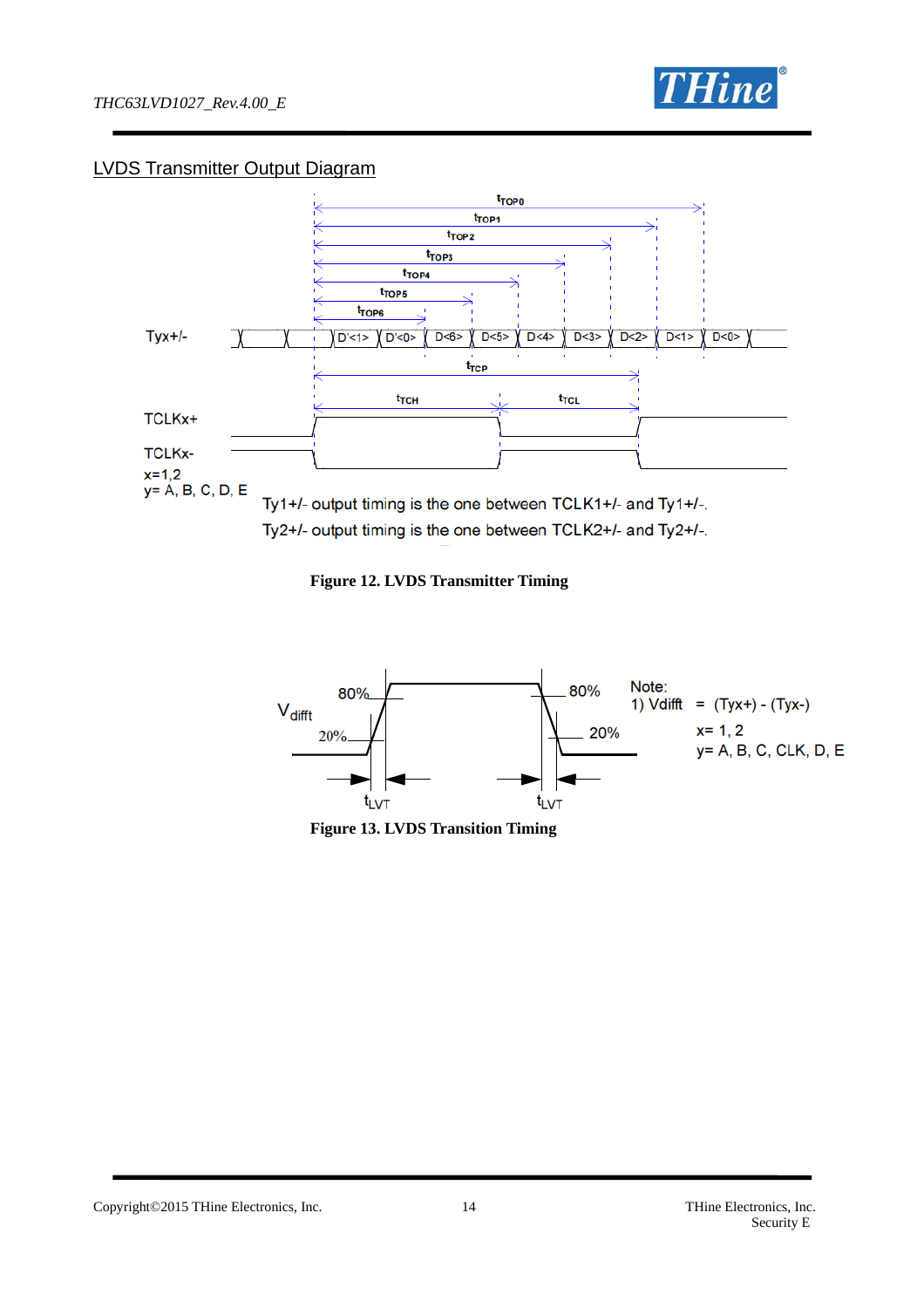

### LVDS Data Mapping

### **Dual-In / Dual-Out**

## **LVDS-Rx Input Mapping**

| RCLK1+      |                                                                                      |                                          |                                                                      |                                |
|-------------|--------------------------------------------------------------------------------------|------------------------------------------|----------------------------------------------------------------------|--------------------------------|
|             |                                                                                      |                                          |                                                                      |                                |
| RA1+/-      | R1 [6]<br>G1 [4]<br>R1 [9]<br>R1 [8]<br>R1 [7]                                       | R1 [5]<br>R1[4]                          | G3 [4]<br>R3 [9]<br>R3 [8]<br>R3[6]<br>R3[7]                         | R3 [5]<br>R3 [4]               |
| $RB1+/-$    | B1 [4]<br>G1 [8]<br>G1 [7]<br><b>B1[5]</b><br>G1[9]                                  | G1 [6]<br>G1[5]                          | <b>B3[5]</b><br><b>B3</b> [4]<br>G3[9]<br>G3 [8]<br>G3 [7]           | G3 [6]<br>G3 [5]               |
| $RC1+/-$    | <b>VSYNC HSYNC</b><br>B1[9]<br>B1[8]<br>DE                                           | B1 [7]<br><b>B1 [6]</b>                  | DE<br><b>VSYNC</b><br><b>HSYNC</b><br><b>B3</b> [9]<br><b>B3</b> [8] | <b>B3 [7]</b><br><b>B3</b> [6] |
| $RD1+/-$    | <b>B1 [3]</b><br><b>B1 [2]</b><br>data11<br>G1 [3]<br>G1 [2]                         | R1 [3]<br>R1 [2]                         | data11<br><b>B3</b> [3]<br>G3 [2]<br><b>B3</b> [2]<br>G3 [3]         | R3 [3]<br><b>R3 [2]</b>        |
| $RE1+/-$    | <b>B1 [1]</b><br><b>B1 [0]</b><br>G1 [1]<br>G1 [0]<br>data12                         | R1 [1]<br>R1 [0]                         | data12<br><b>B3</b> [1]<br><b>B3 [0]</b><br>G3 [1]<br>G3 [0]         | R3[1]<br><b>R3</b> [0]         |
|             |                                                                                      |                                          |                                                                      |                                |
| RCLK2+      |                                                                                      |                                          |                                                                      |                                |
| RA2+/-      | R2 [9]<br>R2 [6]<br>G2 [4]<br>R <sub>2</sub> [8]<br><b>R2 [7]</b>                    | R2 [5]<br>R <sub>2</sub> [4]             | G4 [4]<br>R4 [8]<br>R4 [9]<br><b>R4[7]</b><br>R4 [6]                 | R4 [4]<br>R4 [5]               |
| RB2+/-      | G <sub>2</sub> [7]<br><b>B2</b> [5]<br><b>B2</b> [4]<br>G2 [9]<br>G2 [8]             | R <sub>2</sub> [5]<br>G2 [6]             | B4[5]<br><b>B4</b> [4]<br>G4[9<br>G4 [8]<br>G4 [7]                   | G4[5]<br>G4 [6]                |
| $RC2+/-$    | <b>VSYNC</b><br><b>HSYNC</b><br><b>B2[9]</b><br><b>B2</b> [8]<br>DE                  | B2 [6]<br><b>B2 [7]</b>                  | DE<br><b>VSYNC</b><br><b>HSYNC</b><br>B4 [9]<br>B4[8]                | <b>B4 [7]</b><br>B4 [6]        |
| RD2+/-      | data21<br>B2 [3]<br>B <sub>2</sub> [2]<br>G2 [3]<br>G2 [2]                           | R <sub>2</sub> [2]<br>R2 [3]             | data21<br>B4 [3]<br><b>B4</b> [2]<br>G4 [3]<br>G4 [2]                | R4 [2]<br>R4 [3]               |
| RE2+/-      | <b>B2</b> [1]<br><b>B2</b> [0]<br>G2 [1]<br>G2 [0]<br>data22                         | R <sub>2</sub> [0]<br>R <sub>2</sub> [1] | <b>B4</b> [1]<br><b>B4 [0</b><br>data22<br>G4 [1]<br>G4 [0]          | R4 [0]<br>R4 [1]               |
|             |                                                                                      |                                          |                                                                      |                                |
|             | <b>LVDS-Tx Output Mapping</b>                                                        |                                          |                                                                      |                                |
| TCLK1+      |                                                                                      |                                          |                                                                      |                                |
| $TA1+/-$    | R1 [9]<br>R1 [8]<br>R1[7]<br>R1 [6]<br>$G1$ [4]                                      | R1 [5] R1 [4]                            | G3 [4]<br>R3 [9]<br>R3[8]<br>R3 [7] $X$ R3 [6]                       | R3 [5]<br>R3 [4]               |
| $TB1 + / -$ | <b>B1[5]</b><br>B1 [4]<br>G1[9]<br>G1 [8]<br>G1 [7]                                  | G1 [6]<br>G1 [5]                         | <b>B3[5]</b><br><b>B3 [4]</b><br>G3[9]<br>G3 [8]<br>G3 [7]           | G3 [6]<br>G3 [5]               |
| $TC1+/-$    | VSYNC HSYNC<br>B1[9]<br><b>B1 [8]</b><br>DE                                          | B1 [7]<br>B1 [6]                         | DE<br><b>VSYNC</b><br><b>HSYNC</b><br><b>B3</b> [9]<br><b>B3[8]</b>  | <b>B3 [7]</b><br><b>B3</b> [6] |
| $TD1+/-$    | B1 [3]<br>data11<br><b>B1 [2]</b><br>G1 [3]<br>G1 [2]                                | R1 [3]<br>R1 [2]                         | data11<br><b>B3 [3]</b><br><b>B3</b> [2]<br>G3 [3]<br>G3 [2]         | R3 [3]<br>R3 [2]               |
| TE1+/-      | B1 [1]<br><b>B1 [0]</b><br>G1 [1]<br>G1 [0]<br>data12                                | R1 [1] \ R1 [0]                          | data12<br>B3 [1]<br><b>B3</b> [0]<br>$G3$ [1]<br>G3 [0]              | R3[1]<br>R3 [0]                |
|             |                                                                                      |                                          |                                                                      |                                |
| TCLK2+      |                                                                                      |                                          |                                                                      |                                |
| $TA2+/-$    | R <sub>2</sub> [9]<br>G2 [4]<br><b>R2</b> [8]<br><b>R2 [7]</b><br>R <sub>2</sub> [6] | R <sub>2</sub> [4]<br>R <sub>2</sub> [5] | R4 [9]<br>R4 [7]<br>G4 [4]<br><b>R4 [8]</b><br>R4 [6]                | R4 [4]<br>R4 [5]               |
| TB2+/–      | B2 [5] B2 [4] G2 [9] G2 [8] G2 [7] G2 [6] G2 [5] Y                                   |                                          | B4 [5] B4 [4] G4 [9] G4 [8] G4 [7]                                   | G4 [6] G4 [5]                  |
| $TC2+/-$    | <b>VSYNC</b><br><b>HSYNC</b><br><b>B2</b> [9]<br><b>B2</b> [8]<br>DE                 | B2 [7]<br>B2 [6]                         | <b>VSYNC</b> HSYNC<br>DE<br>B4 [9]<br>B4[8]                          | B4 [7]<br>B4 [6]               |
| $TD2+/-$    | <b>B2</b> [3]<br><b>B2</b> [2]<br>G2 [3]<br>G2 [2]<br>data21                         | R <sub>2</sub> [2]<br>R2 [3]             | data21<br>B4 [3]<br>B4 [2]<br>G4 [3]<br>G4 [2]                       | R4 [3]<br>R4 [2]               |
| $TE2+/-$    | data22<br><b>B2</b> [1]<br><b>B2</b> [0]<br>G2 [1]<br>G2 [0]                         | R2 [1]<br>R2 [0]                         | data22<br>B4 [1]<br><b>B4 [0]</b><br>G4 [1]<br>G4 [0]                | R4 [1]<br>R4 [0]               |

Data bits "data11, data12, data21, data22" are available for additional data transmission.



Copyright©2015 THine Electronics, Inc. 15 THine Electronics, Inc.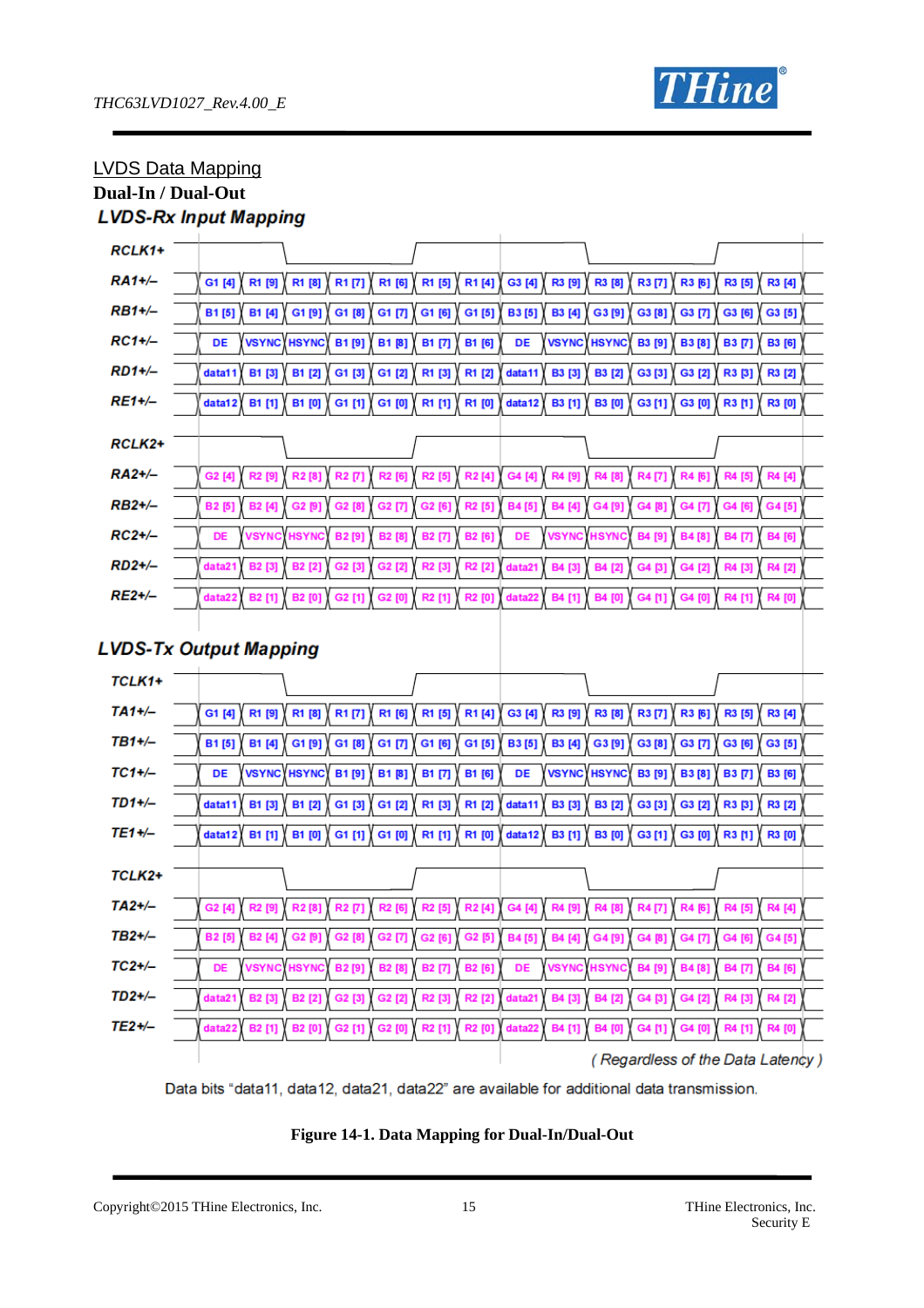

#### **Distribution Mode**

In Distribution mode, RCLK2+/- must be Hi-Z.

### **LVDS-Rx Input Mapping**

| RCLK1+        |                                                                                                                                                                                                             |
|---------------|-------------------------------------------------------------------------------------------------------------------------------------------------------------------------------------------------------------|
| $RA1+/-$      | R1 [8]<br>R1 [6]<br>R1 [5]<br>R1[4]<br>R2 [9]<br>R2[6]<br>R1 [9]<br>R1 [7]<br>G2 [4]<br>R <sub>2</sub> [8]<br>R <sub>2</sub> [7]<br>R2 [5]<br>R <sub>2</sub> [4]<br>G1 [4]                                  |
| <b>RB1+/-</b> | B1[5]<br>B1 [4]<br>G1[9]<br>G1 [8]<br>G1 [7]<br>G1[5]<br><b>B2[5]</b><br>G2 [7]<br>G1 [6]<br><b>B2</b> [4]<br>G2[9]<br>G2 [8]<br>G2 [6]<br>G2 [5]                                                           |
| $RC1+/-$      | <b>VSYNC HSYNC</b><br>B1 [6]<br><b>VSYNC</b><br><b>HSYNC</b><br>DE<br><b>B1[9]</b><br>B1[8]<br>B1 [7]<br>DE<br><b>B2</b> [9]<br><b>B2</b> [8]<br><b>B2 [7]</b><br>B2 [6]                                    |
| $RD1+/-$      | R1 [2]<br>data11<br><b>B1 [3]</b><br>B1 [2]<br>G1 [3]<br>G1 [2]<br>R1 [3]<br>data11<br>B <sub>2</sub> [3]<br><b>B2</b> [2]<br>$G2$ [3]<br>G2 [2]<br>R2 [3]<br>R <sub>2</sub> [2]                            |
| $RE1 + / -$   | R1 [0]<br><b>B1</b> [1]<br><b>B1 [0]</b><br>G1 [1]<br>G1 [0]<br>$R1$ [1]<br>data12<br><b>B2</b> [1]<br><b>B2</b> [0]<br>$G2$ [1]<br>data12<br>G2 [0]<br>R2[1]<br><b>R2</b> [0]                              |
|               |                                                                                                                                                                                                             |
| RCLK2+        | $Hi-Z$                                                                                                                                                                                                      |
| $RA2+/-$      | no care                                                                                                                                                                                                     |
| $RB2+/-$      | no care                                                                                                                                                                                                     |
| $RC2+/-$      | no care                                                                                                                                                                                                     |
| $RD2+/-$      | no care                                                                                                                                                                                                     |
| $RE2+/-$      | no care                                                                                                                                                                                                     |
|               |                                                                                                                                                                                                             |
|               | <b>LVDS-Tx Output Mapping</b>                                                                                                                                                                               |
| TCLK1+        |                                                                                                                                                                                                             |
| $TA1+/-$      | R1 [6]<br>G1 [4]<br>R1 [9]<br>R1 [8]<br>R1[7]<br>R1 [5]<br>R1[4]<br>G2 [4]<br>R2 [9]<br>R <sub>2</sub> [8]<br>R <sub>2</sub> [7]<br>R2[6]<br>R2 [5]<br>R <sub>2</sub> [4]                                   |
| $TB1+/-$      | B1[5]<br>B1 [4]<br>G1[9]<br>G1 [8]<br>G1 [7]<br>G1 [6]<br>G1[5]<br><b>B2[5]</b><br>G2[9]<br>G2[8]<br>G2 [7]<br>B2 [4]<br>G2 [6]<br>G2 [5]                                                                   |
| $TC1+/-$      | <b>VSYNC</b><br><b>HSYNC</b><br>B1[9]<br>B1 [6]<br><b>VSYNC</b><br><b>HSYNC</b><br>DE<br><b>B1 [8]</b><br>B1 [7]<br>DE<br><b>B2</b> [9]<br><b>B2</b> [8]<br><b>B2 [7]</b><br><b>B2</b> [6]                  |
| $TD1+/-$      | R1 [2]<br><b>B1 [3]</b><br>B1 [2]<br>G1 [3]<br>R1 [3]<br>data11<br><b>B2</b> [3]<br><b>B2</b> [2]<br>G2[3]<br>G2 [2]<br>R2 [3]<br>R <sub>2</sub> [2]<br>data11<br>G1 [2]                                    |
| TE1+/-        | data12<br>B1 [1]<br>B1 [0]<br>G1 [1]<br>G1 [0]<br>R1 [1]<br>R1 [0]<br>B2 [1]<br><b>B2</b> [0]<br>G2[1]<br>G2 [0]<br>R2[1]<br><b>R2 [0]</b><br>data12                                                        |
|               |                                                                                                                                                                                                             |
| TCLK2+        |                                                                                                                                                                                                             |
| $TA2+/-$      | R1 [9]<br>R1[8]<br>R1[7]<br>R1[4]<br>G <sub>2</sub> [4] $\langle$<br>R <sub>2</sub> [8]<br>G1 [4]<br>R1 [6]<br>R1 [5]<br>R2 [9]<br>R <sub>2</sub> [7]<br>R <sub>2</sub> [6]<br>R <sub>2</sub> [5]<br>R2 [4] |
| $TB2+/-$      | $G1$ [8]<br>G1[5]<br><b>B2[5]</b><br>G2 $[8]$<br>G2 [7]<br>G <sub>2</sub> [5]<br>B1[5]<br>B1 [4]<br>G1 [9] $\langle$<br>G1 [7]<br>G1 $[6]$<br>B <sub>2[4]</sub><br>G <sub>2</sub> [9] $\langle$<br>G2 [6]   |
| $TC2+/-$      | VSYNC HSYNC B1 [9]<br>VSYNC HSYNC<br>DE<br>B1 [8]<br>B1 [7]<br>B1 [6]<br>DE<br>B2 [9]<br>B2[8]<br>B2 [7]<br>B2 [6]                                                                                          |
| $TD2+/-$      | B1 [3]<br>G1 [2]<br>R1 [3]<br>R1 [2]<br>data11<br><b>B2 [3]</b><br>G2 [2]<br>R2 [2]<br>data11<br>B1 [2]<br>G1 [3]<br><b>B2</b> [2]<br>G2 [3]<br>R2 [3]                                                      |
| $TE2+/-$      | B1 [1]<br><b>B1 [0]</b><br>G1 [0]<br>R1 [1]<br>data12<br>data12                                                                                                                                             |
|               | G1 [1]<br>R1 [0]<br>B2[1]<br><b>B2</b> [0]<br>G2 $[1]$<br>G2 [0]<br>R2 [1]<br>R2 [0]<br>(Regardless of the Data Latency)                                                                                    |
|               |                                                                                                                                                                                                             |



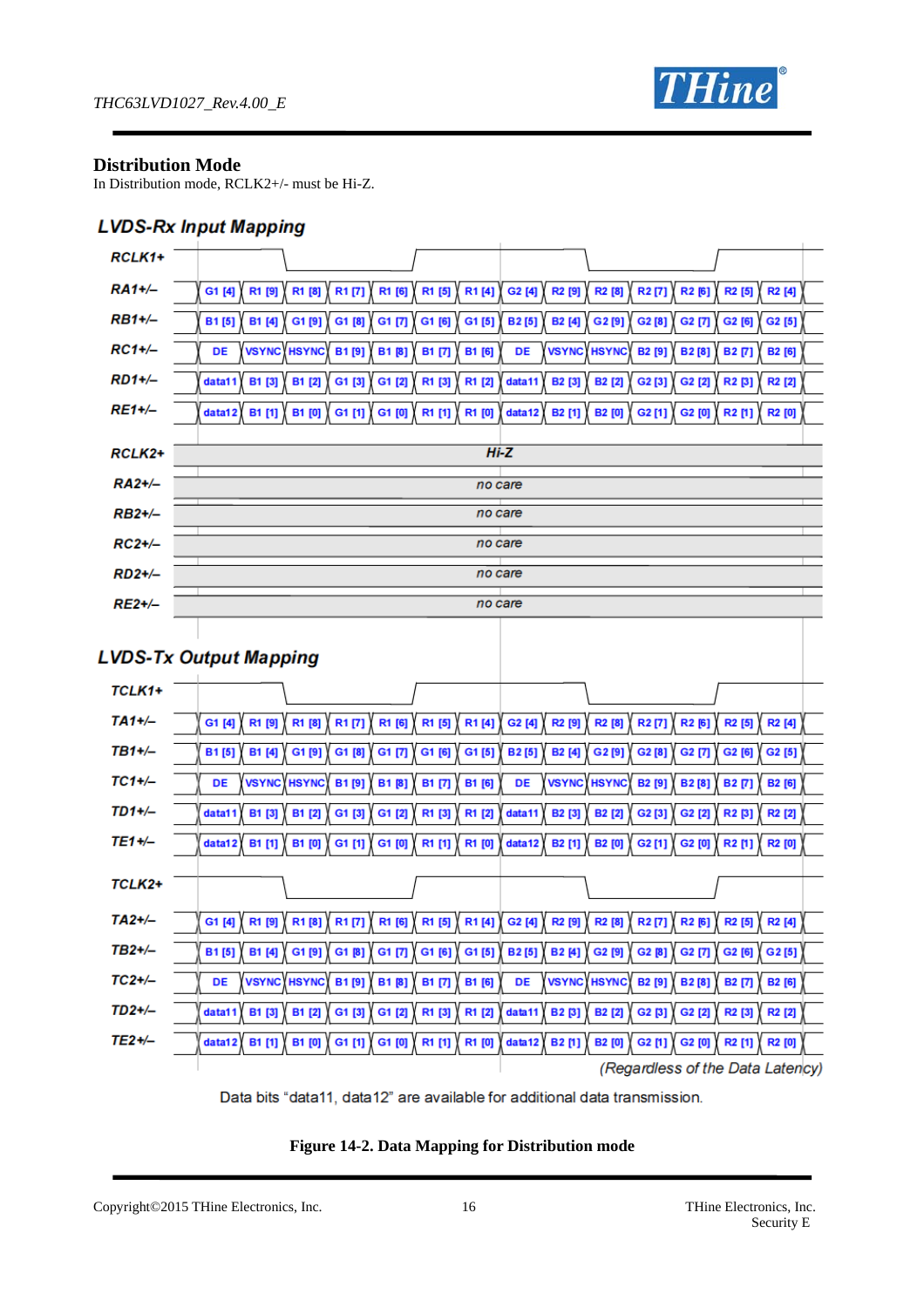

### **Single-In / Dual-Out**

In Single-in / Dual-out mode, RCLK2+/- must be Hi-Z.

### **LVDS-Rx Input Mapping**

| RCLK1+        |                               |                                    |                         |                    |                               |                                |                                          |  |
|---------------|-------------------------------|------------------------------------|-------------------------|--------------------|-------------------------------|--------------------------------|------------------------------------------|--|
| <b>RA1+/-</b> | G1 [4]<br>R1 [9]              | R1 [7]<br>R1 [8]                   | R1 [6]<br>R1 [5]        | R1 [4]<br>G2 [4]   | R2 [9]<br>R <sub>2</sub> [8]  | R <sub>2</sub> [7]<br>R2 [6]   | R <sub>2</sub> [5]<br>R <sub>2</sub> [4] |  |
| $RB1+/-$      | <b>B1</b> [5]<br>B1 [4]       | G1 [9]<br>G1[8]                    | G1 [7]<br>G1 [6]        | G1 [5]<br>B2 [5]   | <b>B2</b> [4]<br>G2 [9]       | G2 [7]<br>G2 [8]               | G2 [5]<br>G2 [6]                         |  |
| $RC1+/-$      | DE                            | <b>VSYNC HSYNC</b><br><b>B1[9]</b> | B1 [8]<br><b>B1 [7]</b> | B1 [6]<br>DE       | <b>VSYNC</b><br><b>HSYNC</b>  | <b>B2</b> [9]<br><b>B2</b> [8] | <b>B2[7</b><br>B2 [6]                    |  |
| <b>RD1+/-</b> | <b>B1 [3]</b><br>data11       | B1 [2]<br>G1 [3]                   | R1 [3]<br>G1 [2]        | R1 [2]<br>data11   | B2 [3]<br><b>B2[2</b>         | G2 [3]<br>G2 [2]               | R <sub>2</sub> [3]<br>R <sub>2</sub> [2] |  |
| <b>RE1+/-</b> | B1 [1]<br>data12              | B1 [0]<br>G1 [1]                   | G1 [0]<br>R1 [1]        | R1 [0]<br>data12   | <b>B2[1]</b><br><b>B2</b> [0] | G2[1]<br>G2 [0]                | R <sub>2</sub> [1<br>R2 [0]              |  |
| RCLK2+        |                               |                                    |                         | $Hi-Z$             |                               |                                |                                          |  |
| RA2+/-        |                               |                                    |                         | no care            |                               |                                |                                          |  |
| <b>RB2+/-</b> |                               |                                    |                         | no care            |                               |                                |                                          |  |
| $RC2+/-$      |                               |                                    |                         | no care            |                               |                                |                                          |  |
| $RD2+/-$      |                               |                                    |                         | no care            |                               |                                |                                          |  |
| <b>RE2+/-</b> |                               |                                    |                         |                    |                               |                                |                                          |  |
|               |                               |                                    |                         | no care            |                               |                                |                                          |  |
|               | <b>LVDS-Tx Output Mapping</b> |                                    |                         |                    |                               |                                |                                          |  |
| TCLK1+        |                               |                                    |                         |                    |                               |                                |                                          |  |
| $TA1+/-$      | G1 [4]                        | R1[9]                              | R1[8]                   | R1 [7]             | R1 [6]                        | R1 [5]                         | R1 [4]                                   |  |
| $TB1+/-$      | <b>B1</b> [5]                 | B1 [4]                             | G1[9]                   | G1 [8]             | G1 [7]                        | G1 [6]                         | G1 [5]                                   |  |
| $TC1+/-$      | DE                            | <b>VSYNC</b>                       | <b>HSYNC</b>            | <b>B1 [9]</b>      | B1 [8]                        | <b>B1[7]</b>                   | B1 [6]                                   |  |
| $TD1+/-$      | data11                        | B1 [3]                             | <b>B1[2]</b>            | G1 [3]             | G1 [2]                        | R1 [3]                         | R1 [2]                                   |  |
| $TE1+/-$      | data12                        | B1 [1]                             | <b>B1</b> [0]           | G1 [1]             | G1[0]                         | R1 [1]                         | R1 [0]                                   |  |
| TCLK2+        |                               |                                    |                         |                    |                               |                                |                                          |  |
|               |                               |                                    |                         |                    |                               |                                |                                          |  |
| $TA2+/-$      | G2 [4]                        | R <sub>2</sub> [9]                 | R <sub>2</sub> [8]      | R <sub>2</sub> [7] | R2 [6]                        | R <sub>2</sub> [5]             | R <sub>2</sub> [4]                       |  |
| TB2+/-        | <b>B2</b> [5]                 | B <sub>2</sub> [4]                 | G2 [9]                  | G2 [8]             | G2[7]                         | G2 [6]                         | G2 [5]                                   |  |
| $TC2+/-$      | DE                            | <b>VSYNC</b>                       | <b>HSYNC</b>            | B2 [9]             | B2 [8]                        | B2 [7]                         | B2 [6]                                   |  |
| $TD2+/-$      | data11                        | <b>B2</b> [3]                      | B2 [2]                  | G2 [3]             | G2 [2]                        | R <sub>2</sub> [3]             | R2 [2]                                   |  |
| $TE2+/-$      | data12                        | B2 [1]                             | <b>B2</b> [0]           | G2 [1]             | G2 [0]                        | R2[1]                          | R2 [0]                                   |  |

(Regardless of the Data Latency)

Data bits "data11, data12" are available for additional data transmission.

**Figure 14-3(a). Data Mapping for Single-In/Dual-Out** 

Copyright©2015 THine Electronics, Inc. 17 THine Electronics, Inc.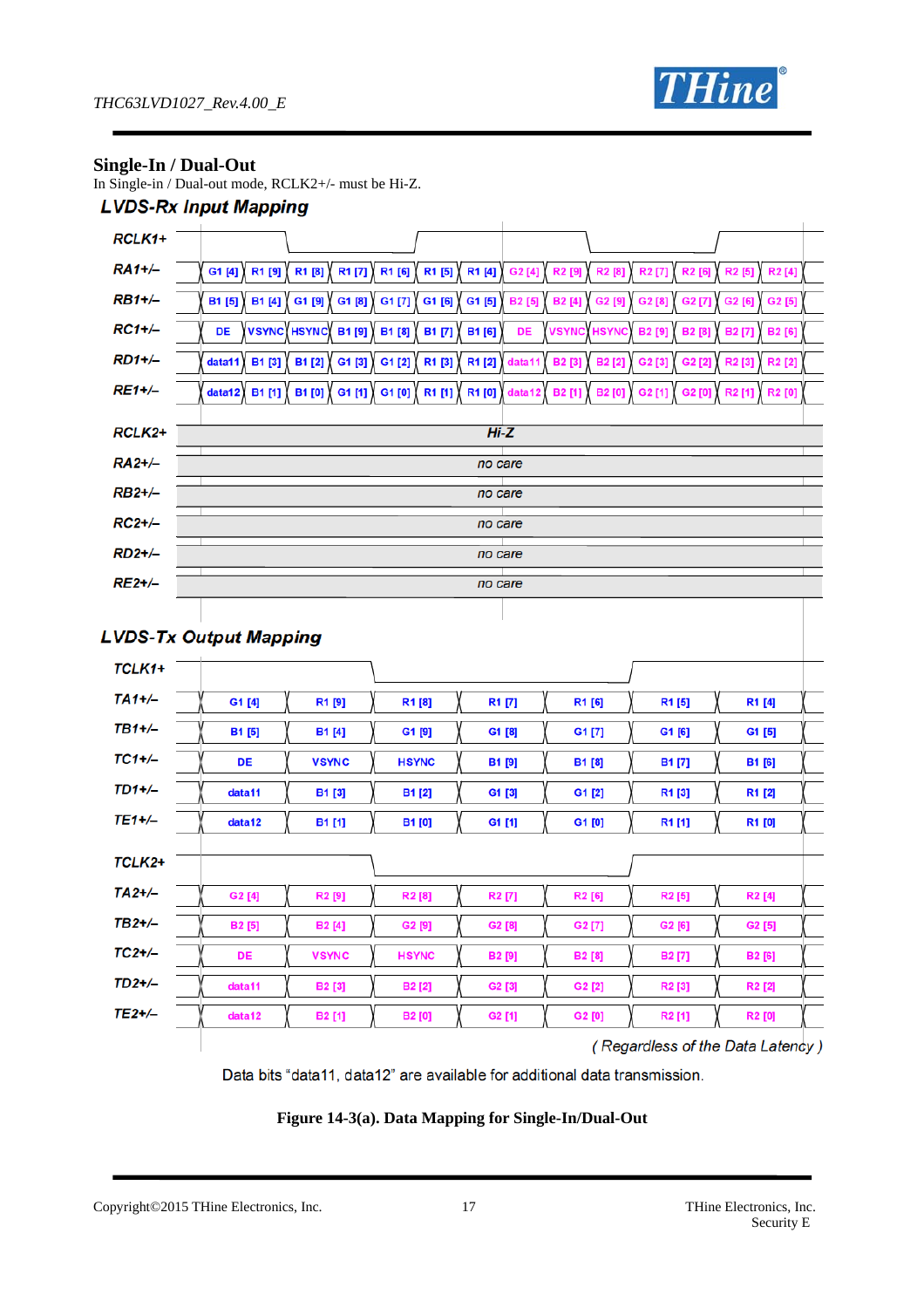

### **Single Link Input**



Single-in / Dual-out mode uses DE signal L-to-H-edge to start distribution of input data.

**Figure 14-3(b). Data Mapping for Single-In/Dual-Out** 

Copyright©2015 THine Electronics, Inc. 18 THine Electronics, Inc.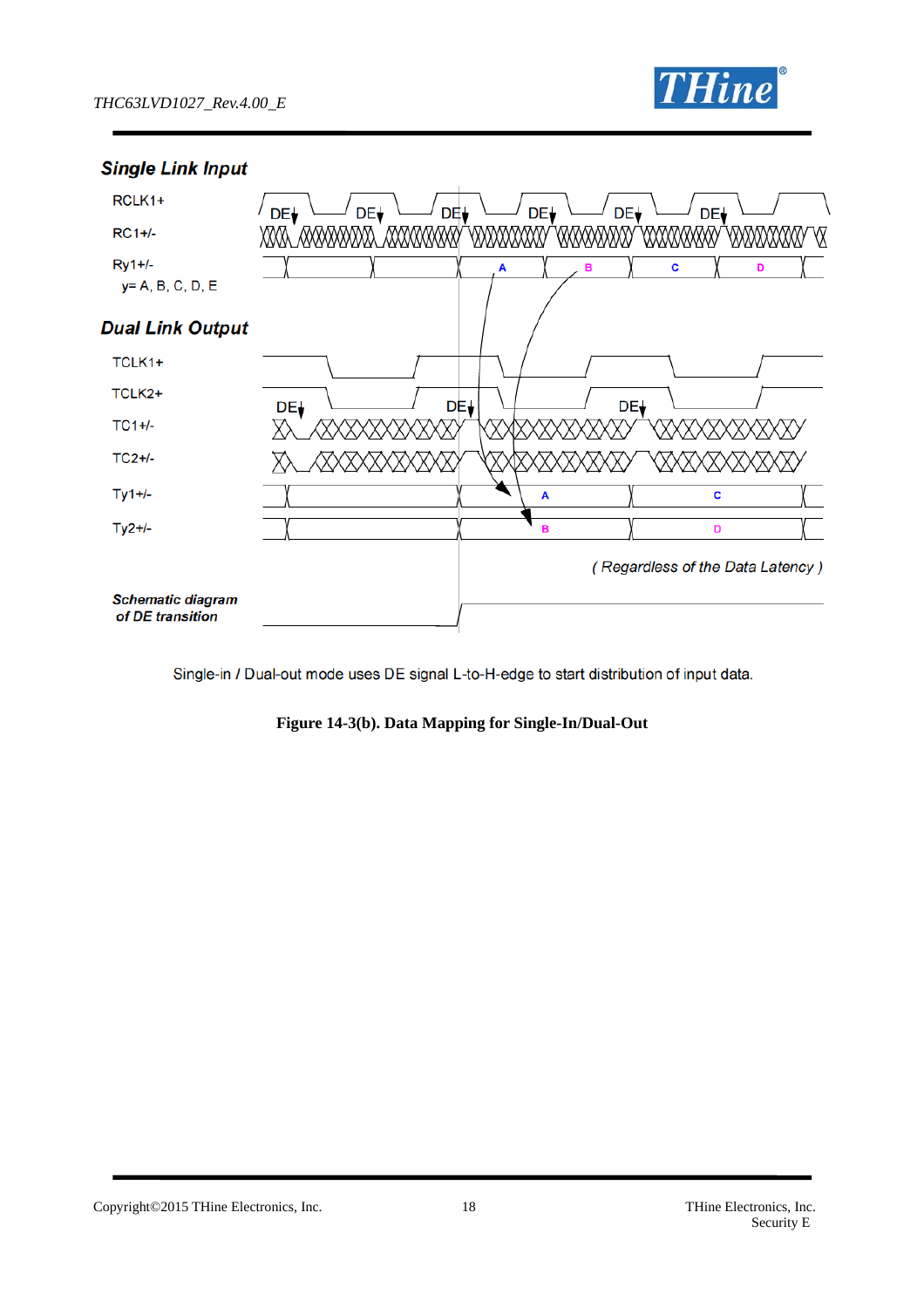

|               | LVDJ-na Imput mapping         |                              |                              |                        |                                |                                    |                                          |
|---------------|-------------------------------|------------------------------|------------------------------|------------------------|--------------------------------|------------------------------------|------------------------------------------|
| RCLK1+        |                               |                              |                              |                        |                                |                                    |                                          |
| $RA1+/-$      | G1 [4]                        | R1 [9]                       | R1 [8]                       | R1 [7]                 | R1 [6]                         | R1 [5]                             | R1[4]                                    |
| $RB1+/-$      | B1 [5]                        | B <sub>1[4]</sub>            | G1 [9]                       | G1 [8]                 | G1 [7]                         | G1 [6]                             | G1 [5]                                   |
| $RC1+/-$      | DE                            | <b>VSYNC</b>                 | <b>HSYNC</b>                 | <b>B1 [9]</b>          | <b>B1 [8]</b>                  | <b>B1 [7]</b>                      | B1 [6]                                   |
| $RD1+/-$      | data11                        | B1[3]                        | B1 [2]                       | G1 [3]                 | G1 [2]                         | R1 [3]                             | R1[2]                                    |
| RE1+/-        | data12                        | B1[1]                        | <b>B1 [0]</b>                | G1[1]                  | G1[0]                          | R1 [1]                             | R1[0]                                    |
|               |                               |                              |                              |                        |                                |                                    |                                          |
| RCLK2+        |                               |                              |                              |                        |                                |                                    |                                          |
| RA2+/-        | G2[4]                         | R2 [9]                       | R2 [8]                       | R <sub>2</sub> [7]     | R2 [6]                         | R <sub>2</sub> [5]                 | R <sub>2</sub> [4]                       |
| <b>RB2+/-</b> | B <sub>2</sub> [5]            | <b>B2[4]</b>                 | G2 [9]                       | G2 [8]                 | G2 [7]                         | G2 [6]                             | G2 [5]                                   |
| $RC2+/-$      | DE                            | <b>VSYNC</b>                 | <b>HSYNC</b>                 | <b>B2</b> [9]          | <b>B2</b> [8]                  | B2 [7]                             | B2 [6]                                   |
| $RD2+/-$      | data21                        | B <sub>2</sub> [3]           | <b>B2</b> [2]                | G2 [3]                 | G2 [2]                         | R <sub>2</sub> [3]                 | R <sub>2</sub> [2]                       |
| <b>RE2+/-</b> | data22                        | B2[1]                        | <b>B2</b> [0]                | G2[1]                  | G2 [0]                         | R2 [1]                             | R2 [0]                                   |
| TCLK1+        | <b>LVDS-Tx Output Mapping</b> |                              |                              |                        |                                |                                    |                                          |
|               |                               |                              |                              |                        |                                |                                    |                                          |
| $TA1+/-$      | G1 $[4]$<br>R1 [9]            | R1 [8]<br>R1 [7]             | R1 [6]<br>R1[5]              | R1 [4]<br>G2 [4]       | R2 [9]<br>R <sub>2</sub> [8]   | R <sub>2</sub> [7]<br><b>R2[6]</b> | R2 [5]<br>R <sub>2</sub> [4]             |
| TB1+/-        | B1 [5]<br>B1 [4]              | G1 [9]<br>G1 [8]             | G1 [7]<br>$G1$ [6]           | G1 [5]<br><b>B2[5]</b> | <b>B2</b> [4]<br>G2 [9]        | G2 [8]<br>G2 [7]                   | G2 [5]<br>G2 [6]                         |
| $TC1+/-$      | DE                            | VSYNC HSYNC<br><b>B1 [9]</b> | <b>B1[8]</b><br><b>B1[7]</b> | B1 [6]<br>DE           | VSYNC<br>HSYN                  | <b>B2</b> [9]<br><b>B2</b> [8]     | <b>B2</b> [7]<br><b>B2[6]</b>            |
| $TD1+/-$      | data11<br><b>B1 [3]</b>       | B1 [2]<br>G1 [3]             | R1 [3]<br>G1 [2]             | R1 [2]<br>data21       | <b>B2</b> [3]<br><b>B2</b> [2] | G2 [3]<br>G2 [2]                   | R <sub>2</sub> [2]<br>R <sub>2</sub> [3] |
| TE1+/-        | data12<br>B1 [1]              | <b>B1 [0]</b><br>G1 [1]      | G1[0]<br>R1[1]               | R1[0]<br>data22        | B2 [1]<br><b>B2</b> [0]        | G2 [1]<br>G2 [0]                   | R2 [1]<br>R2 [0]                         |
| TCLK2+        |                               |                              |                              | $Hi-Z$                 |                                |                                    |                                          |
| $TA2+/-$      | $Hi-Z$                        |                              |                              |                        |                                |                                    |                                          |
| $TB2+/-$      |                               |                              |                              | $Hi-Z$                 |                                |                                    |                                          |
| $TC2+/-$      |                               | $Hi-Z$                       |                              |                        |                                |                                    |                                          |
| $TD2+/-$      |                               | $Hi-Z$                       |                              |                        |                                |                                    |                                          |
| $TE2+/-$      |                               |                              |                              | $Hi-Z$                 |                                |                                    |                                          |
|               |                               |                              |                              |                        |                                |                                    | ( Regardless of the Data Latency)        |

**Dual-In / Single-Out LVDS-Ry Input Manning** 

(Regardless of the Data Latency)

Data bits "data11, data12, data21, data22" are available for additional data transmission. **Figure 14-4. Data Mapping for Dual-In/Single-Out**

**Notes** 

Copyright©2015 THine Electronics, Inc. 19 THine Electronics, Inc.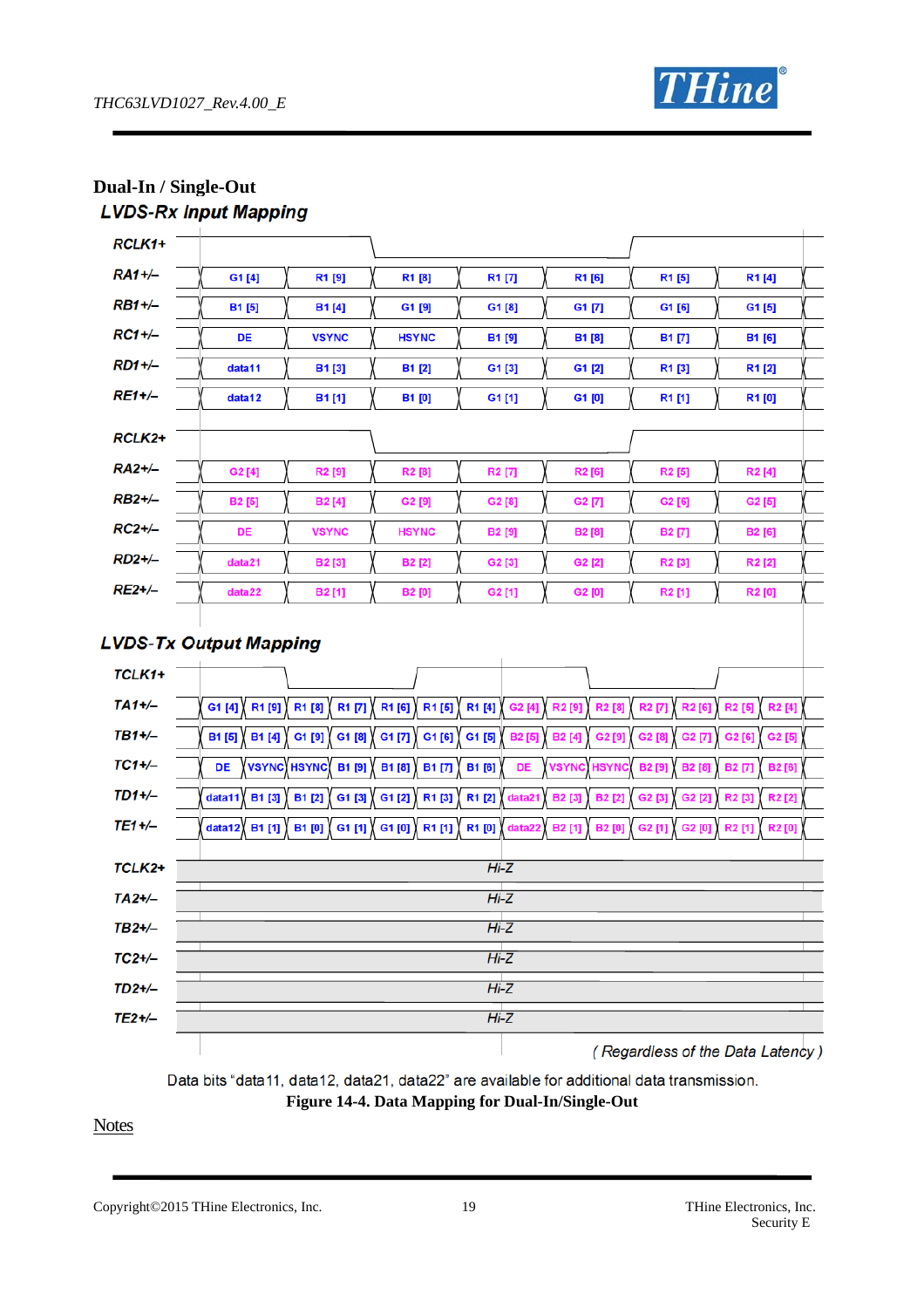

### 1) LVDS input pin connection

When LVDS line is not derived from the previous device, the line is pulled up to 3.3V internally in THC63LVD1027. This can cause violation of absolute maximum ratings to the previous LVDS Tx device whose operating condition is lower voltage power supply than 3.3V. This phenomenon may happen at power on phase of the whole system including THC63LVD1027. One solution for this problem is PD=L control during no LVDS input period because pull-up resistors are cut off at power down state.



**Figure 15. LVDS input pin connection**

#### 2) Power On Sequence

Don't input RCLK1+/- and RCLK2+/- before THC63LVD1027 is on in order to keep absolute maximum ratings.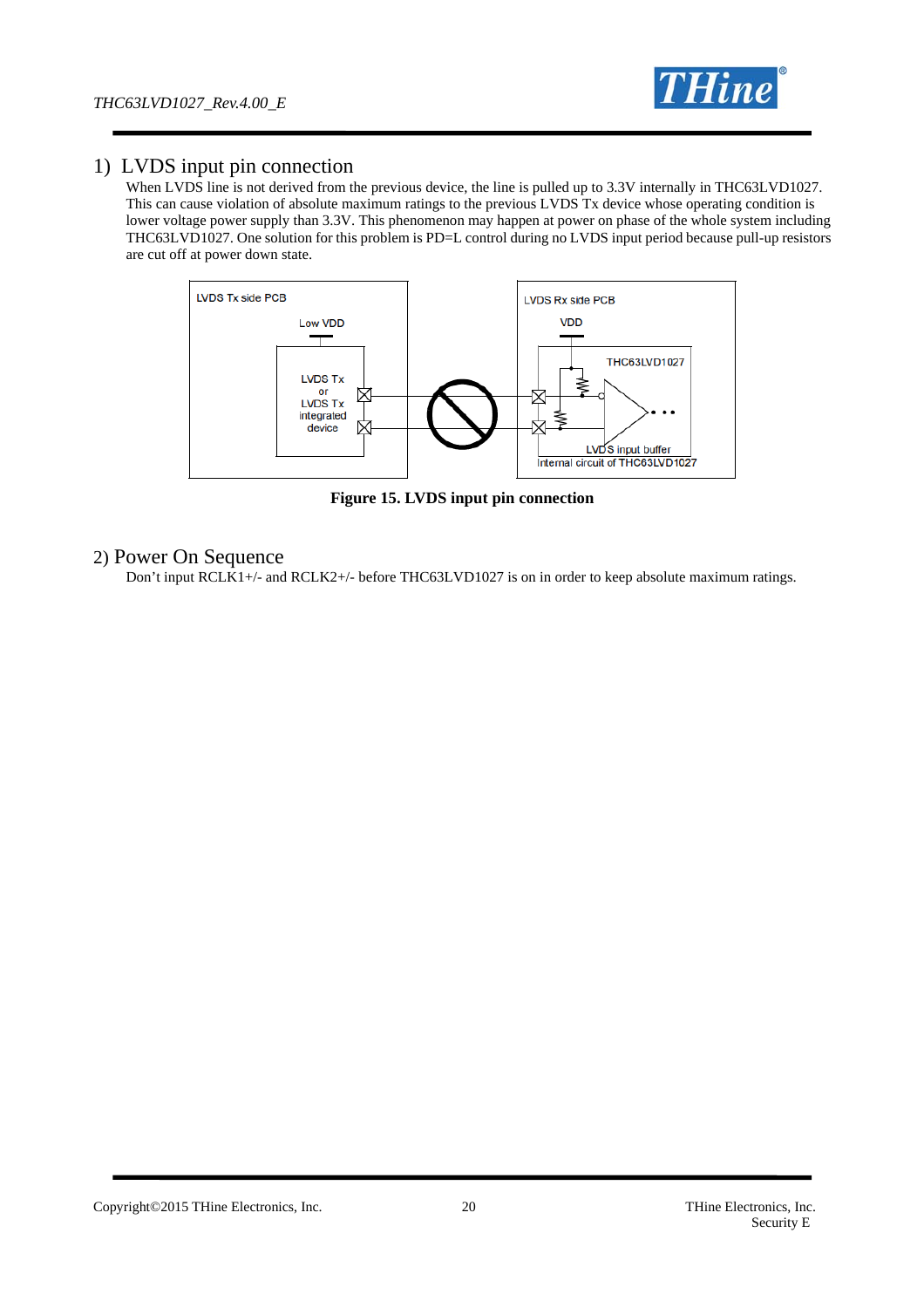

#### 3)Cable Connection and Disconnection

Don't connect and disconnect the LVDS cable, when the power is supplied to the system.

#### 4)GND Connection

Connect the each GND of the PCB which Transmitter, Receiver and THC63LVD1027 on it. It is better for EMI reduction to place GND cable as close to LVDS cable as possible.

#### 5)Multi Drop Connection

Multi drop connection is not recommended.



#### **Figure 16.Multi Drop Connection**

#### 6)Asynchronous use

Asynchronous use such as following systems are not recommended. Page.11 tCK12 spec should be kept.



**Figure 17-1. Asynchronous Use1** 

Asynchronous use such as following systems are not recommended.



**Figure 17-2. Asynchronous Use2** 

Copyright©2015 THine Electronics, Inc. 21 THine Electronics, Inc.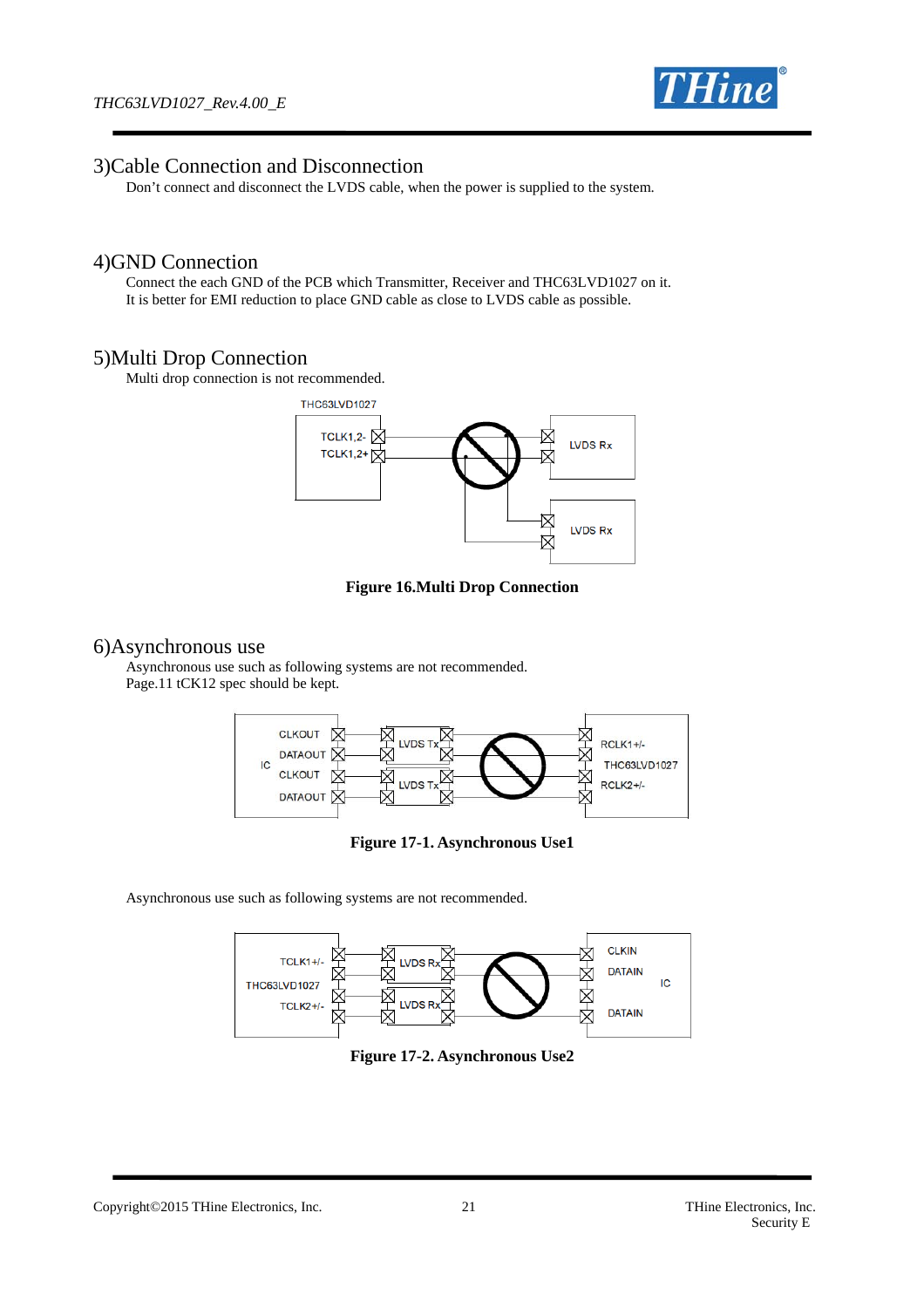

Package



Unit: mm

Exposed PAD is GND and must be soldered to PCB.

**Figure 18. Package Diagram** 

Copyright©2015 THine Electronics, Inc. 22 THine Electronics, Inc. 22 THine Electronics, Inc.